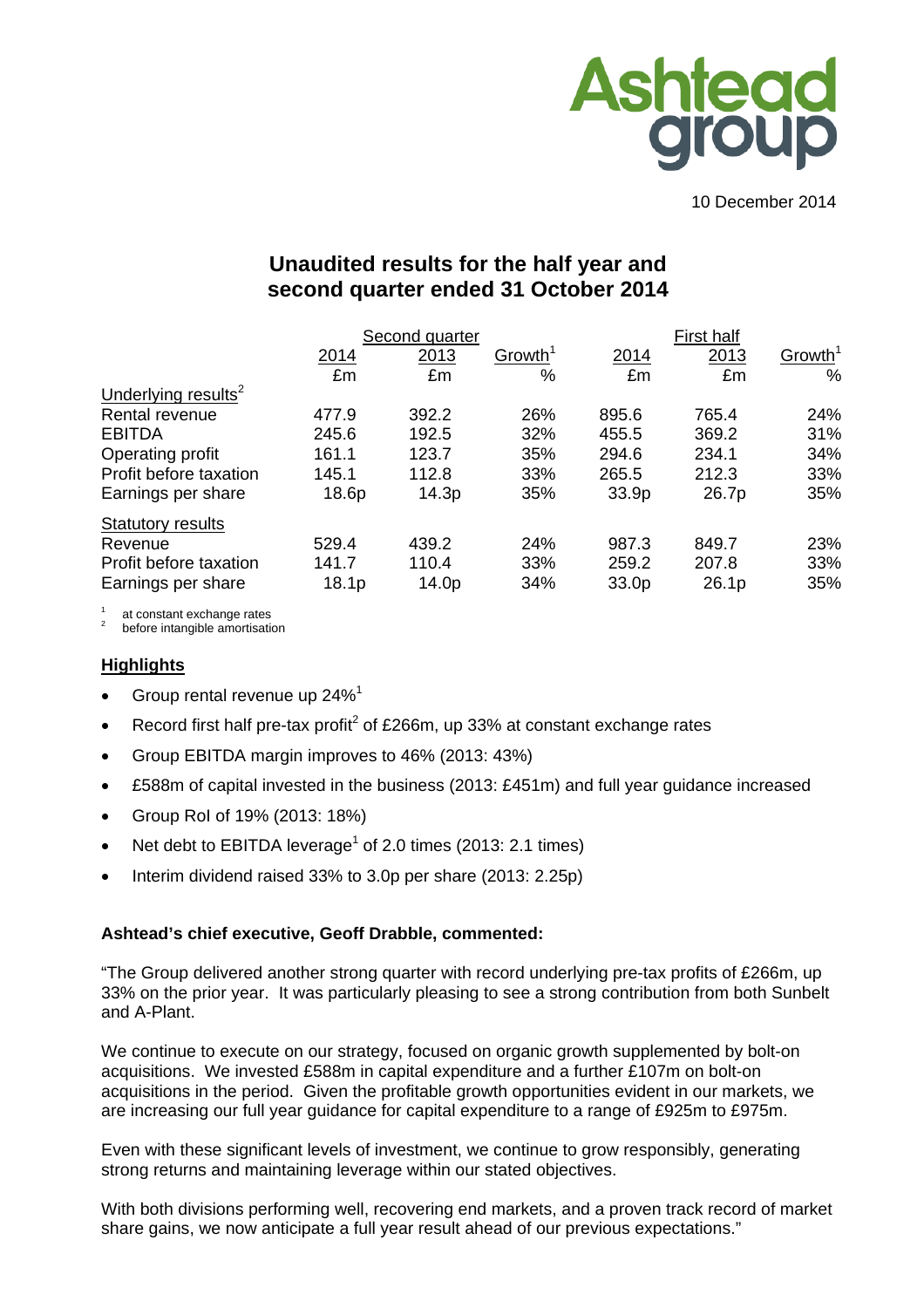Contacts:

Geoff Drabble Chief executive<br>
Suzanne Wood Finance director Finance Herberton (1980) 19726 9700 Brian Hudspith Maitland +44 (0)20 7379 5151

Geoff Drabble and Suzanne Wood will hold a meeting for equity analysts to discuss the results and outlook at 9.30am on Wednesday, 10 December 2014 at The London Stock Exchange, 10 Paternoster Square, London, EC4M 7LS. The meeting will be webcast live via the Company's website at www.ashtead-group.com and a replay will also be available via the website from shortly after the meeting concludes. A copy of this announcement and the slide presentation used for the meeting will also be available for download on the Company's website. The usual conference call for bondholders will begin at 3pm (10am EST).

Analysts and bondholders have already been invited to participate in the analyst meeting and conference call for bondholders but any eligible person not having received dial-in details should contact the Company's PR advisers, Maitland (Astrid Wright) at +44 (0)20 7379 5151.

#### *Forward looking statements*

*This announcement contains forward looking statements. These have been made by the directors in good faith using information available up to the date on which they approved this report. The directors can give no assurance that these expectations will prove to be correct. Due to the inherent uncertainties, including both business and economic risk factors underlying such forward looking statements, actual results may differ materially from those expressed or implied by these forward looking statements. Except as required by law or regulation, the directors undertake no obligation to update any forward looking statements whether as a result of new information, future events or otherwise.*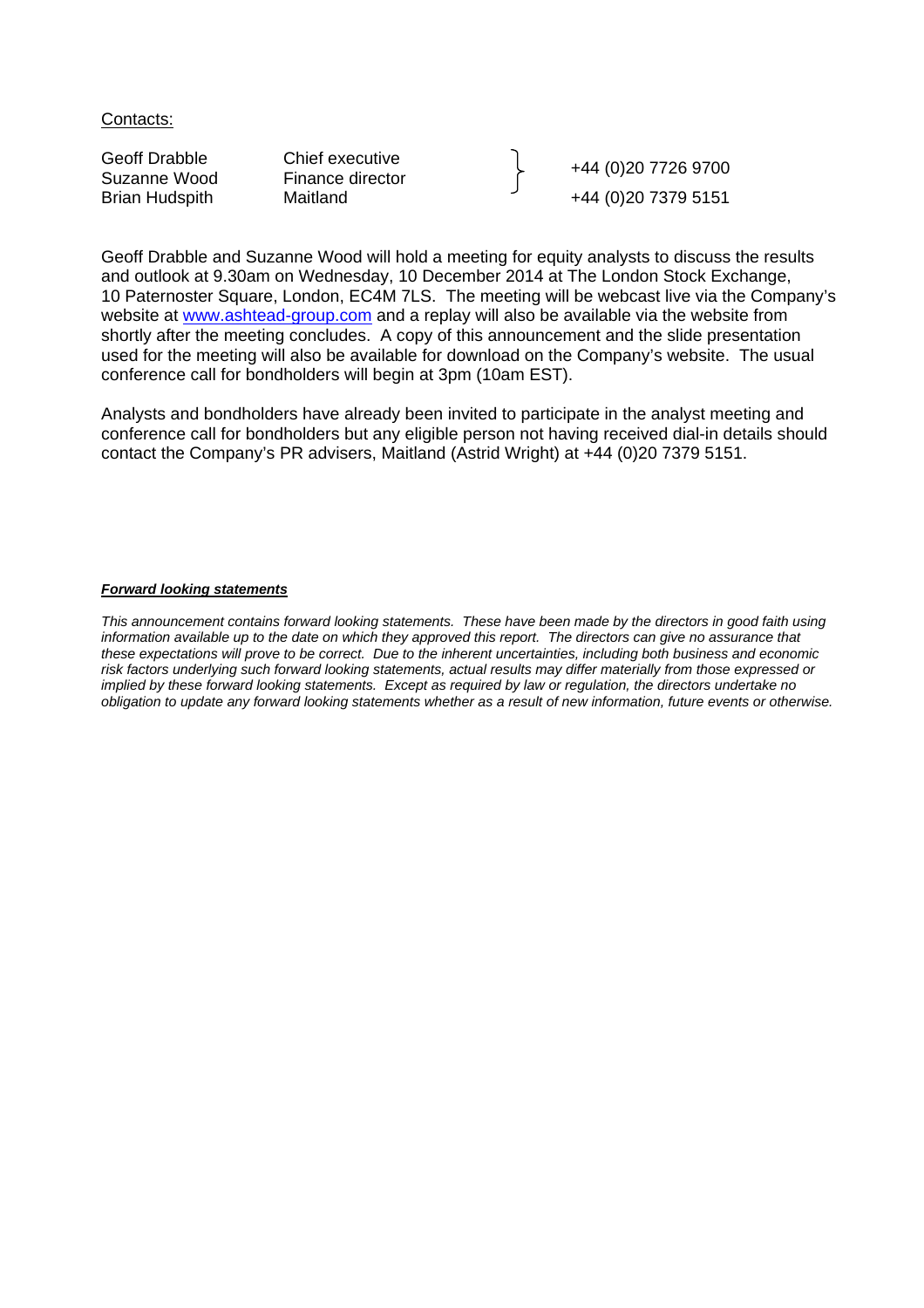## **First half results**

|                                                      |                | Revenue        |                       | <b>EBITDA</b>  | Operating profit |                |  |
|------------------------------------------------------|----------------|----------------|-----------------------|----------------|------------------|----------------|--|
|                                                      | 2014           | 2013           | 2014                  | 2013           | 2014             | 2013           |  |
| Sunbelt in \$m                                       | 1,367.9        | 1,107.5        | 666.5                 | 514.8          | 449.3            | 344.8          |  |
| Sunbelt in £m<br>A-Plant                             | 821.7<br>165.6 | 711.5<br>138.2 | 400.4<br>60.1         | 330.8<br>43.2  | 269.9<br>29.7    | 221.5<br>17.4  |  |
| Group central costs                                  | 987.3          | 849.7          | <u>(5.0)</u><br>455.5 | (4.8)<br>369.2 | (5.0)<br>294.6   | (4.8)<br>234.1 |  |
| Net financing costs                                  |                |                |                       |                | <u>(29.1)</u>    | (21.8)         |  |
| <b>Profit before tax and amortisation</b>            |                |                |                       |                | 265.5            | 212.3          |  |
| Amortisation                                         |                |                |                       |                | (6.3)            | (4.5)          |  |
| Profit before taxation                               |                |                |                       |                | 259.2            | 207.8          |  |
| <b>Taxation</b>                                      |                |                |                       |                | (93.6)           | (77.1)         |  |
| Profit attributable to equity holders of the Company |                |                |                       |                | <u>165.6</u>     | 130.7          |  |
| <b>Margins</b>                                       |                |                |                       |                |                  |                |  |
| <b>Sunbelt</b>                                       |                |                | 48.7%                 | 46.5%          | 32.8%            | 31.1%          |  |
| A-Plant                                              |                |                | 36.3%                 | 31.3%          | 17.9%            | 12.6%          |  |
| Group                                                |                |                | 46.1%                 | 43.4%          | 29.8%            | 27.6%          |  |
|                                                      |                |                |                       |                |                  |                |  |

Group revenue increased 16% to £987m in the first half (2013: £850m) with strong growth in both businesses. This revenue growth, combined with ongoing operational efficiency, generated record underlying profit before tax of £266m (2013: £212m).

The Group's growth is driven by strong same-store growth supplemented by greenfield openings and bolt-on acquisitions. Over the last 18 months we have added 105 locations in the US across a range of market sectors with different characteristics. These factors do impact a number of Sunbelt's metrics in the short term and to aid the understanding of our performance, we have analysed our year on year revenue growth as follows:

|                                           |     | <u>\$m</u> |
|-------------------------------------------|-----|------------|
| 2013 rental only revenue                  |     | 774        |
| Same stores (in existence at 1 May 2013)  | 17% | 133        |
| Bolt-ons and greenfields since 1 May 2013 | 8%  | 64         |
| 2014 rental only revenue                  | 25% | 971        |
| Ancillary revenue                         | 23% | 276        |
| 2014 rental revenue                       | 25% | 1,247      |
| Sales revenue                             |     | 121        |
| 2014 total revenue                        |     | 1,368      |

We continue to capitalise on the opportunity presented by our markets which are up circa 7% year on year. Our same-store growth of 17% demonstrates that we continue to take further market share. In addition, bolt-ons and greenfields have contributed another 8% growth as we execute our long-term structural growth strategy of expanding our geographic footprint and our specialty businesses.

Total rental only revenue growth of 25% can be broken down to a 23% increase in fleet on rent and a net 2% improvement in yield. The improved yield reflects the combination of good rate growth, the drag of greenfield and bolt-on activity as we capitalise on market opportunities and the impact of mix which we highlighted in quarter one. Average first half physical utilisation was 73% (2013: 73%).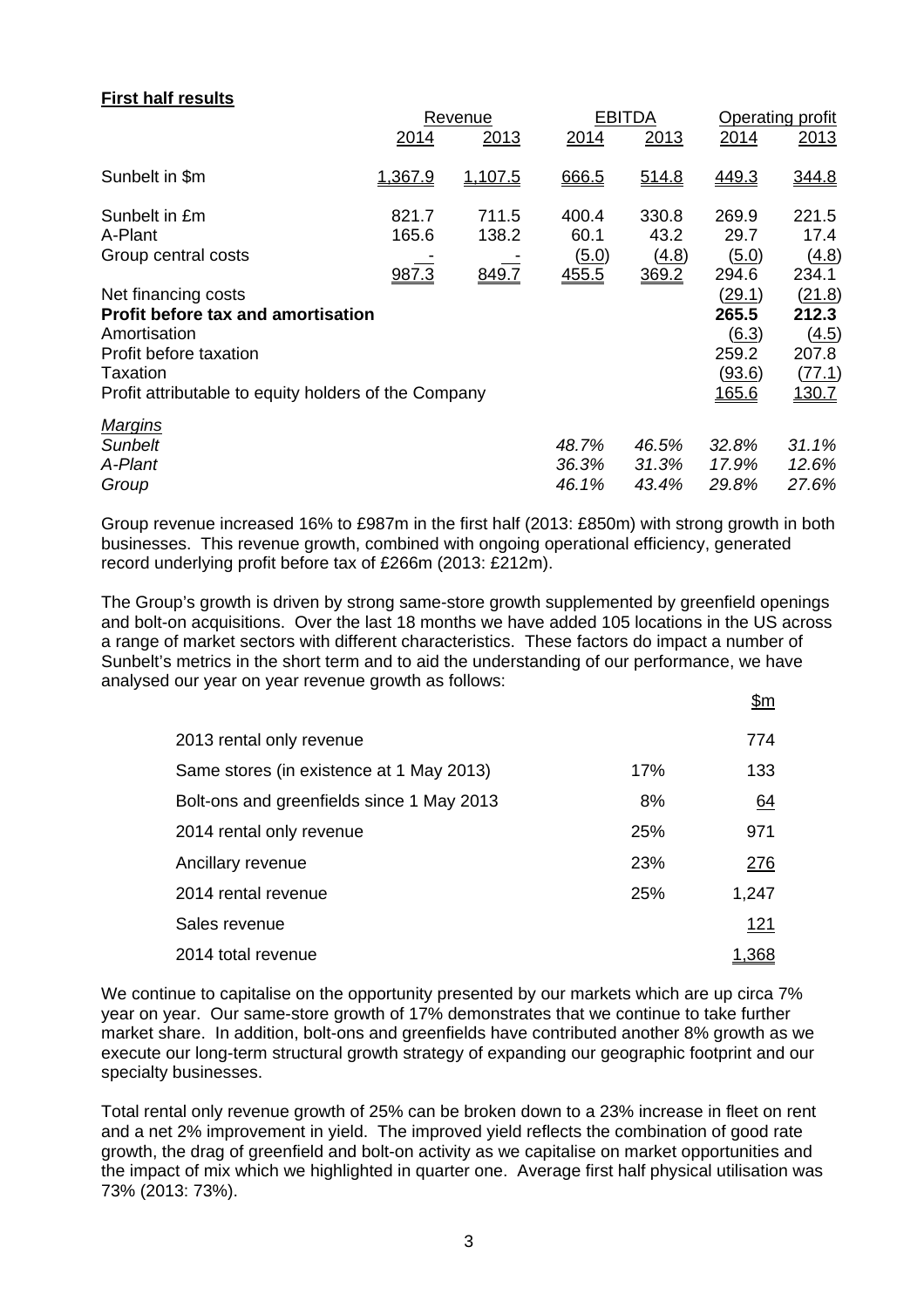A-Plant continues to perform well in improving markets and delivered total rental revenue of £147m, up 18% on the prior year (2013: £124m). This reflects 11% more fleet on rent and a 6% improvement in yield. Yield has benefitted from an improved pricing environment and the diversification of the product line.

Sunbelt's strong revenue growth resulted in a record first half EBITDA margin of 49% (2013: 46%) as 59% of revenue growth dropped through to EBITDA. Drop through reflects the impact of greenfield openings and acquisitions. Stores open for more than one year saw 67% of revenue growth drop through to EBITDA. This contributed to an operating profit of \$449m (2013: \$345m). A-Plant's EBITDA margin improved to 36% (2013: 31%) and operating profit rose to £30m (2013: £17m), with a drop through of 62%. As a result, Group operating profit increased 26% to £295m (2013: £234m).

Net financing costs increased to £29m (2013: £22m), reflecting the higher average debt during the period, the additional \$400m of senior secured notes issued last December and the \$500m senior secured notes issued in September.

Group profit before amortisation of intangibles and taxation was £266m (2013: £212m). After a tax charge of 36% (2013: 37%) of the underlying pre-tax profit, underlying earnings per share increased 27% to 33.9p (2013: 26.7p). The cash tax charge increased to 15% following the utilisation of brought forward tax losses during the year.

Statutory profit before tax was £259m (2013: £208m) and basic earnings per share were 33.0p (2013: 26.1p).

## **Capital expenditure and acquisitions**

Capital expenditure for the first half of the year was £588m gross and £538m net of disposal proceeds (2013: £451m gross and £401m net). As a result of this investment, the Group's rental fleet at 31 October 2014 at cost was £3.2bn, up 27% on the prior year. Our average fleet age is now 26 months (2013: 29 months).

We spent £107m (2013: £61m) on ten bolt-on acquisitions during the period as we continue to both expand our footprint and diversify into specialty markets. Following the quarter end, we took our first step into Canada with the acquisition of GWG Rentals, a general tool business based in western Canada, for £16m.

With the strong demand in both our end markets and an ongoing greenfield opening programme. we are increasing our full year capital expenditure guidance to support these activity levels. Full year capital guidance is now in the range of £925m to £975m which reflects both the increased activity but also the impact of weaker sterling.

## **Return on Investment<sup>1</sup>**

Sunbelt's pre-tax return on investment (excluding goodwill and intangible assets) in the 12 months to 31 October 2014 was 26% (2013: 26%), well ahead of the Group's pre-tax weighted average cost of capital. In the UK, return on investment (excluding goodwill and intangible assets) improved to 12% (2013: 9%). For the Group as a whole, returns (including goodwill and intangible assets) are 19% (2013: 18%).

*1 Underlying operating profit divided by the sum of net tangible and intangible fixed assets, plus net working capital but excluding net debt and deferred tax.*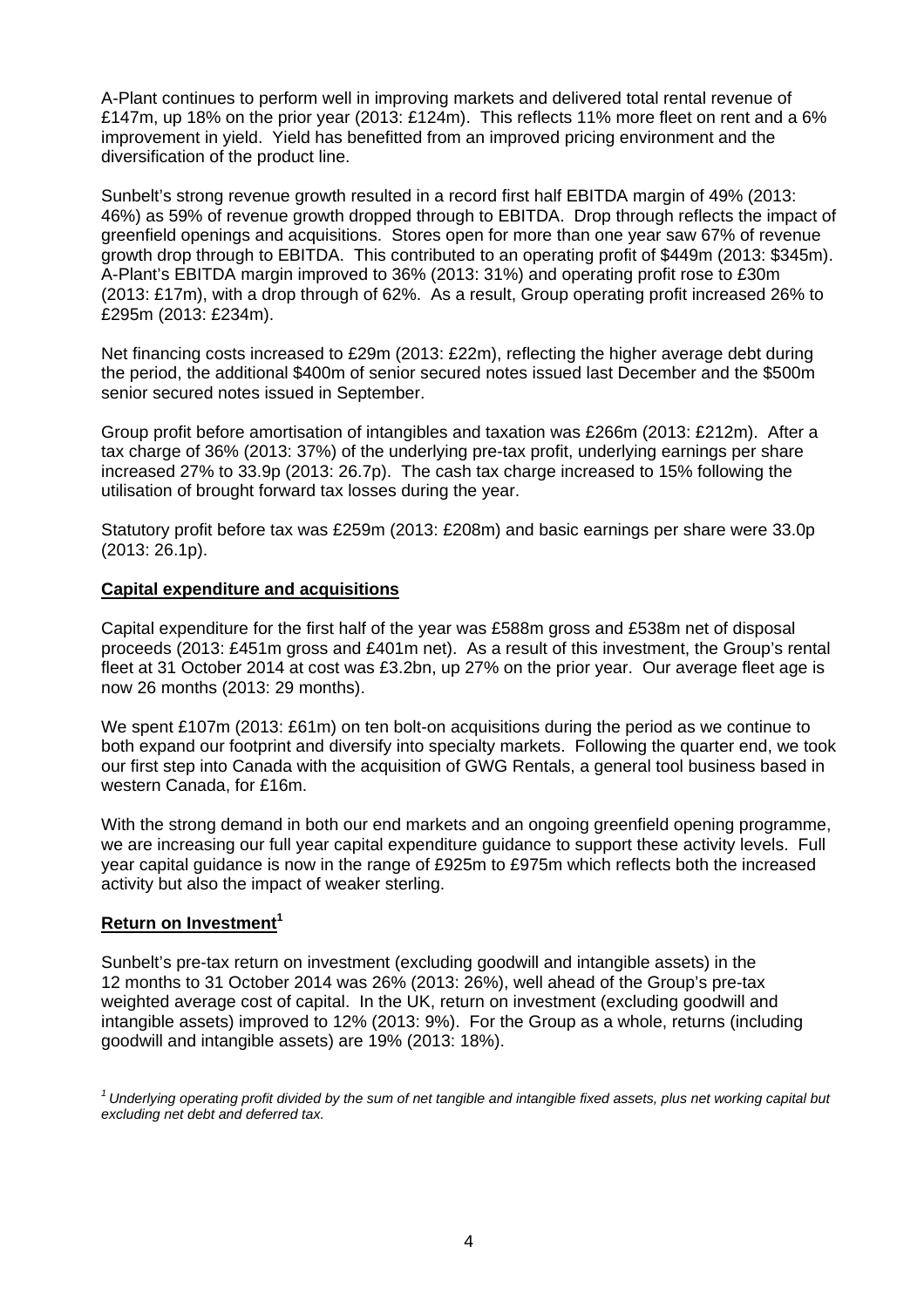## **Cash flow and net debt**

As expected, debt increased during the first half as we invested in the fleet, made a number of bolt-on acquisitions and experienced the usual seasonal increase in working capital.

Net debt at 31 October 2014 was £1,571m (2013: £1,230m) while, reflecting our strong earnings growth, the ratio of net debt to EBITDA reduced to 2.0 times (2013: 2.1 times) on a constant currency basis.

The Group's debt package remains well structured and flexible, enabling us to take advantage of prevailing end market conditions. Following the issue of the new \$500m 5.625% senior secured notes due in 2024, the Group's debt facilities are committed for an average of six years. At 31 October 2014, ABL availability was \$830m, with an additional \$1,420m of suppressed availability - substantially above the \$200m level at which the Group's entire debt package is covenant free.

## **Dividend**

In line with its policy of providing a progressive dividend, having regard to both underlying profit and cash generation and to sustainability through the economic cycle, the Board has increased the interim dividend 33% to 3.0p per share (2013: 2.25p per share). This will be paid on 4 February 2015 to shareholders on record on 16 January 2015.

## **Current trading and outlook**

Our strong performance continued in November. With both divisions performing well and the benefit of weaker sterling, we now anticipate a full year result ahead of our previous expectations.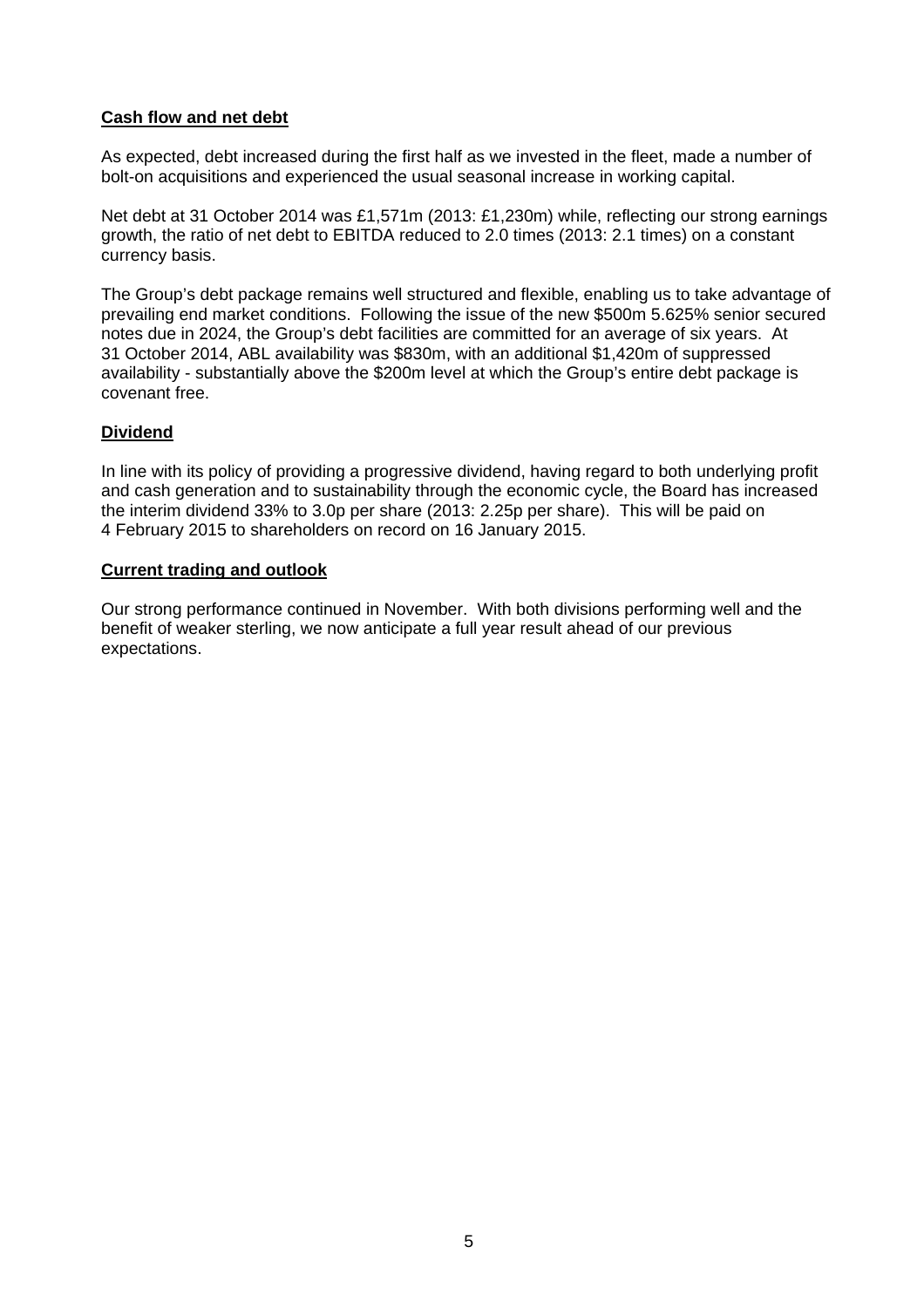## **Directors' responsibility statement**

We confirm that to the best of our knowledge:

- a) the condensed consolidated interim financial statements have been prepared in accordance with IAS 34 'Interim Financial Reporting'; and
- b) the interim management report includes a fair review of the information required by Disclosure and Transparency Rule 4.2.7R (indication of important events during the first six months and description of principal risks and uncertainties for the remaining six months of the year) and Disclosure and Transparency Rule 4.2.8R (disclosure of related parties' transactions and changes therein).

By order of the Board of Directors 8 0 9 December 2014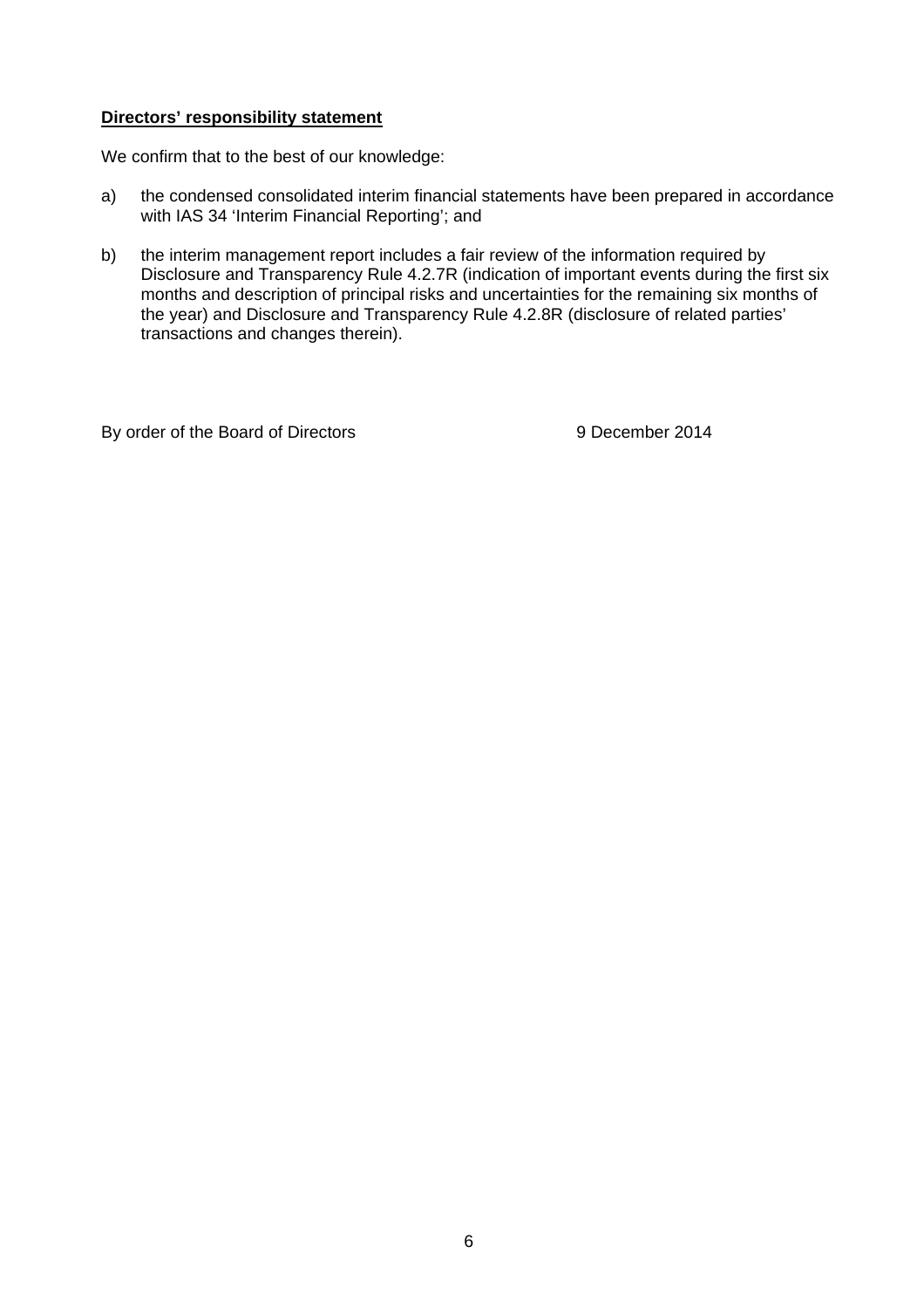# **CONSOLIDATED INCOME STATEMENT FOR THE THREE MONTHS ENDED 31 OCTOBER 2014**

|                                                         |                              | 2014               |                   |                              | 2013               |                    |
|---------------------------------------------------------|------------------------------|--------------------|-------------------|------------------------------|--------------------|--------------------|
| Second quarter - unaudited                              | Before<br>amortisation<br>£m | Amortisation<br>£m | Total<br>£m       | Before<br>amortisation<br>£m | Amortisation<br>£m | <b>Total</b><br>£m |
| <b>Revenue</b>                                          |                              |                    |                   |                              |                    |                    |
| Rental revenue<br>Sale of new equipment,                | 477.9                        |                    | 477.9             | 392.2                        |                    | 392.2              |
| merchandise and consumables                             | 23.8                         |                    | 23.8              | 20.8                         |                    | 20.8               |
| Sale of used rental equipment                           | 27.7<br>529.4                |                    | 27.7<br>529.4     | 26.2<br>439.2                |                    | 26.2<br>439.2      |
| <b>Operating costs</b>                                  |                              |                    |                   |                              |                    |                    |
| Staff costs                                             | (119.1)                      |                    | (119.1)           | (109.4)                      |                    | (109.4)            |
| Used rental equipment sold<br>Other operating costs     | (21.0)<br>(143.7)            |                    | (21.0)<br>(143.7) | (20.7)<br>(116.6)            |                    | (20.7)<br>(116.6)  |
|                                                         | (283.8)                      |                    | (283.8)           | (246.7)                      |                    | (246.7)            |
| <b>EBITDA*</b>                                          | 245.6                        |                    | 245.6             | 192.5                        |                    | 192.5              |
| Depreciation                                            | (84.5)                       |                    | (84.5)            | (68.8)                       |                    | (68.8)             |
| Amortisation of intangibles                             |                              | (3.4)              | (3.4)             |                              | (2.4)              | (2.4)              |
| <b>Operating profit</b>                                 | 161.1                        | (3.4)              | 157.7             | 123.7                        | (2.4)              | 121.3              |
| Interest expense                                        | (16.0)                       |                    | (16.0)            | (10.9)                       |                    | (10.9)             |
| <b>Profit on ordinary activities</b><br>before taxation | 145.1                        | (3.4)              | 141.7             | 112.8                        | (2.4)              | 110.4              |
| Taxation                                                | (52.0)                       | 1.2                | (50.8)            | (41.2)                       | 0.8                | (40.4)             |
| Profit attributable to equity                           |                              |                    |                   |                              |                    |                    |
| holders of the Company                                  | 93.1                         | (2.2)              | 90.9              | 71.6                         | (1.6)              | 70.0               |
| Basic earnings per share                                | 18.6p                        | (0.5p)             | 18.1p             | 14.3p                        | (0.3p)             | 14.0p              |
| Diluted earnings per share                              | 18.4p                        | <u>(0.4p)</u>      | 18.0p             | <u> 14.2p</u>                | <u>(0.3p)</u>      | <u>13.9p</u>       |

\* EBITDA is presented here as an additional performance measure as it is commonly used by investors and lenders.

All revenue and profit for the period is generated from continuing operations.

Details of principal risks and uncertainties are given in the Review of Second Quarter Balance Sheet and Cash Flow accompanying these condensed consolidated interim financial statements.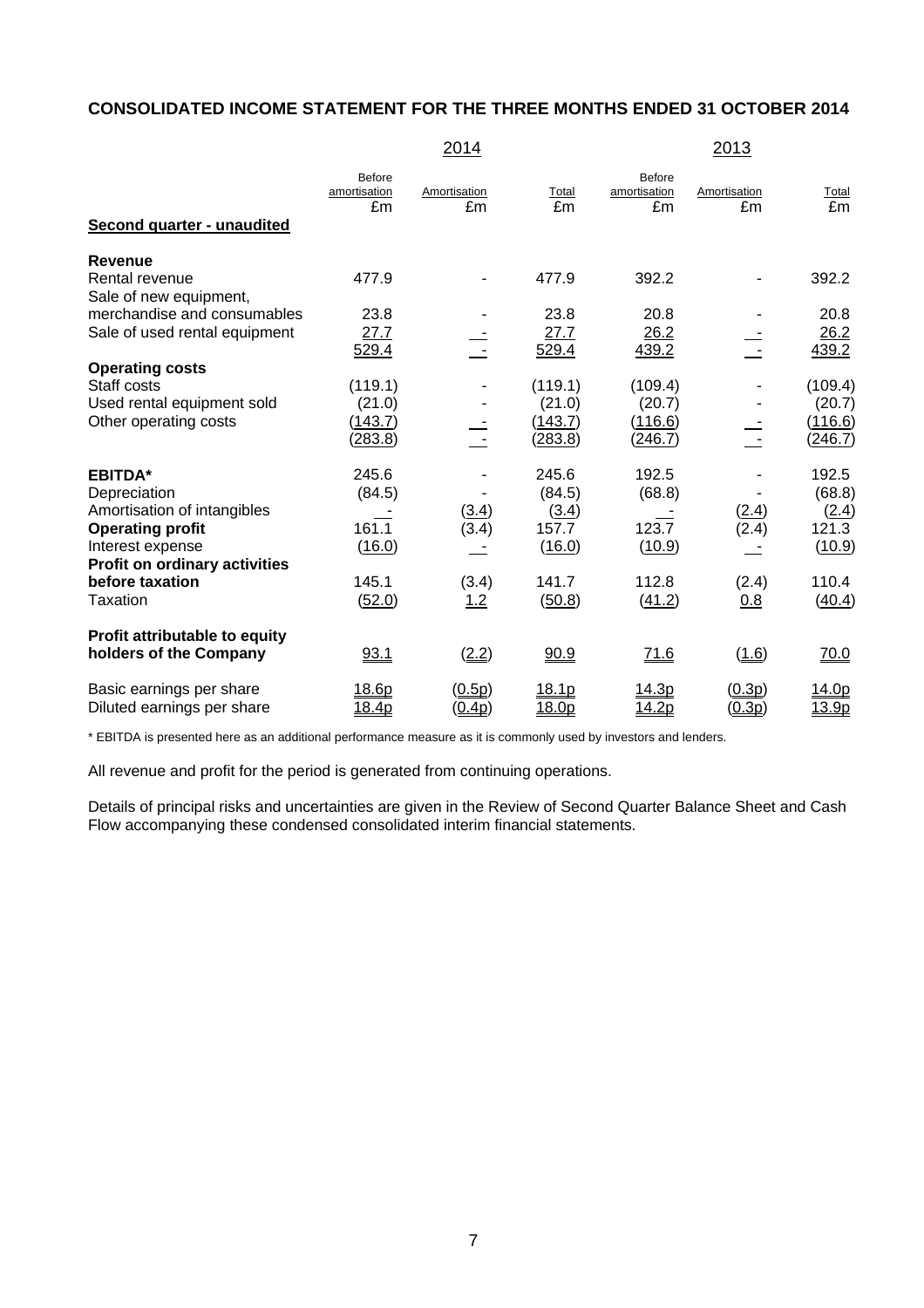# **CONSOLIDATED INCOME STATEMENT FOR THE SIX MONTHS ENDED 31 OCTOBER 2014**

|                                      |                        | 2014                |         |                        | 2013          |         |
|--------------------------------------|------------------------|---------------------|---------|------------------------|---------------|---------|
|                                      | Before<br>amortisation | Amortisation        | Total   | Before<br>amortisation | Amortisation  | Total   |
|                                      | £m                     | £m                  | £m      | £m                     | £m            | £m      |
| <b>First half - unaudited</b>        |                        |                     |         |                        |               |         |
| <b>Revenue</b>                       |                        |                     |         |                        |               |         |
| Rental revenue                       | 895.6                  |                     | 895.6   | 765.4                  |               | 765.4   |
| Sale of new equipment,               |                        |                     |         |                        |               |         |
| merchandise and consumables          | 45.5                   |                     | 45.5    | 38.5                   |               | 38.5    |
| Sale of used rental equipment        | 46.2                   |                     | 46.2    | 45.8                   |               | 45.8    |
|                                      | 987.3                  |                     | 987.3   | 849.7                  |               | 849.7   |
| <b>Operating costs</b>               |                        |                     |         |                        |               |         |
| Staff costs                          | (226.2)                |                     | (226.2) | (213.0)                |               | (213.0) |
| Used rental equipment sold           | (35.5)                 |                     | (35.5)  | (36.9)                 |               | (36.9)  |
| Other operating costs                | (270.1)                |                     | (270.1) | (230.6)                |               | (230.6) |
|                                      | <u>(531.8)</u>         |                     | (531.8) | (480.5)                |               | (480.5) |
| <b>EBITDA*</b>                       | 455.5                  |                     | 455.5   | 369.2                  |               | 369.2   |
| Depreciation                         | (160.9)                |                     | (160.9) | (135.1)                |               | (135.1) |
| Amortisation of intangibles          |                        | $\underline{(6.3)}$ | (6.3)   |                        | (4.5)         | (4.5)   |
| <b>Operating profit</b>              | 294.6                  | (6.3)               | 288.3   | 234.1                  | (4.5)         | 229.6   |
| Investment income                    | 0.1                    |                     | 0.1     |                        |               |         |
| Interest expense                     | (29.2)                 |                     | (29.2)  | (21.8)                 |               | (21.8)  |
| <b>Profit on ordinary activities</b> |                        |                     |         |                        |               |         |
| before taxation                      | 265.5                  | (6.3)               | 259.2   | 212.3                  | (4.5)         | 207.8   |
| <b>Taxation</b>                      | (95.7)                 | 2.1                 | (93.6)  | (78.6)                 | 1.5           | (77.1)  |
| <b>Profit attributable to</b>        |                        |                     |         |                        |               |         |
| equity holders of the Company        | 169.8                  | (4.2)               | 165.6   | 133.7                  | (3.0)         | 130.7   |
| Basic earnings per share             | 33.9p                  | (0.9p)              | 33.0p   | 26.7p                  | (0.6p)        | 26.1p   |
| Diluted earnings per share           | 33.6p                  | <u>(0.8p)</u>       | 32.8p   | 26.5p                  | <u>(0.6p)</u> | 25.9p   |

\* EBITDA is presented here as an additional performance measure as it is commonly used by investors and lenders.

All revenue and profit for the period is generated from continuing operations.

# **CONSOLIDATED STATEMENT OF COMPREHENSIVE INCOME**

|                                                                     | Unaudited     |                 |            |               |
|---------------------------------------------------------------------|---------------|-----------------|------------|---------------|
|                                                                     |               | Three months to |            | Six months to |
|                                                                     |               | 31 October      | 31 October |               |
|                                                                     | 2014          | 2013            | 2014       | 2013          |
|                                                                     | £m            | £m              | £m         | £m            |
| Profit attributable to equity holders of the Company for the period | 90.9          | 70.0            | 165.6      | 130.7         |
| Items that may be reclassified subsequently to profit or loss:      |               |                 |            |               |
| Foreign currency translation differences                            | 35.0          | (27.1)          | 35.3       | (15.7)        |
| Total comprehensive income for the period                           | <u> 125.9</u> | 42.9            | 200.9      | 115.0         |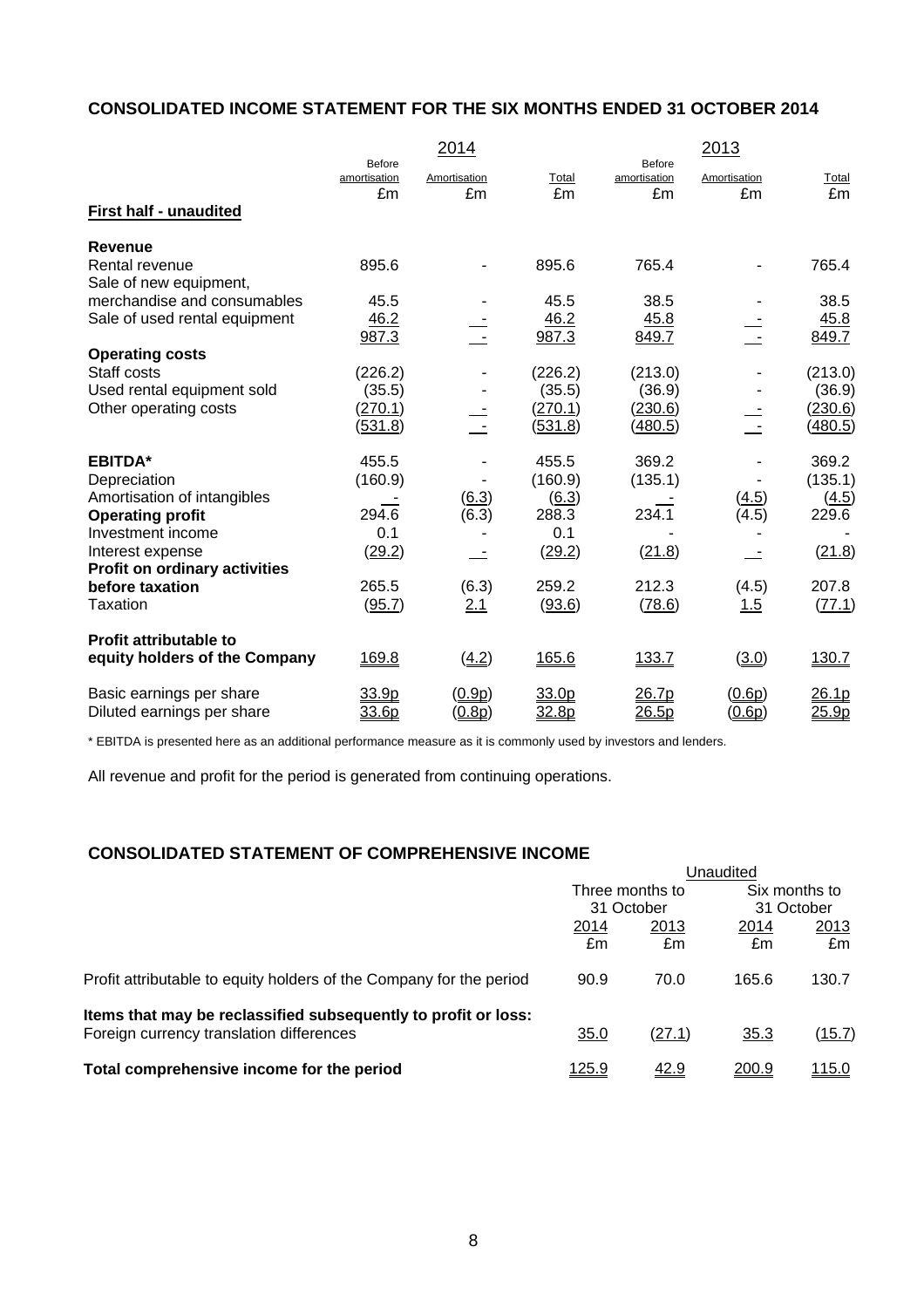# **CONSOLIDATED BALANCE SHEET AT 31 OCTOBER 2014**

|                                                      | <b>Unaudited</b> | <b>Audited</b>            |                  |
|------------------------------------------------------|------------------|---------------------------|------------------|
|                                                      | <u>2014</u>      | 31 October<br><u>2013</u> | 30 April<br>2014 |
|                                                      | £m               | £m                        | £m               |
| <b>Current assets</b>                                |                  |                           |                  |
| Inventories                                          | 22.4             | 19.4                      | 18.5             |
| Trade and other receivables                          | 364.0            | 277.0                     | 259.8            |
| Current tax asset                                    | 9.7              | 0.6                       | 9.9              |
| Cash and cash equivalents                            | 6.9              | 1.5                       | 2.8              |
|                                                      | 403.0            | 298.5                     | 291.0            |
| <b>Non-current assets</b>                            |                  |                           |                  |
| Property, plant and equipment                        |                  |                           |                  |
| - rental equipment                                   | 2,200.5          | 1,659.8                   | 1,716.3          |
| - other assets                                       | 252.5            | <u>199.1</u>              | 212.8            |
|                                                      | 2,453.0          | 1,858.9                   | 1,929.1          |
| Goodwill                                             | 459.9            | 405.4                     | 400.4            |
| Other intangible assets                              | 59.2             | 42.1                      | 45.8             |
| Net defined benefit pension plan asset               | 6.2              | 0.3                       | 6.1              |
|                                                      | 2,978.3          | 2,306.7                   | 2,381.4          |
| <b>Total assets</b>                                  | 3,381.3          | 2,605.2                   | 2,672.4          |
| <b>Current liabilities</b>                           |                  |                           |                  |
| Trade and other payables                             | 403.1            | 300.5                     | 345.8            |
| <b>Current tax liability</b>                         | 11.4             | 5.6                       | 5.8              |
| Debt due within one year                             | 1.9              | 1.9                       | 2.2              |
| Provisions                                           | <u>18.1</u>      | 21.7                      | 15.0             |
|                                                      | <u>434.5</u>     | 329.7                     | 368.8            |
| <b>Non-current liabilities</b>                       |                  |                           |                  |
| Debt due after more than one year                    | 1,576.2          | 1,229.4                   | 1,149.2          |
| Provisions                                           | 24.1             | 20.7                      | 20.3             |
| Deferred tax liabilities                             | 385.6            | 282.9                     | 309.7            |
|                                                      | <u>1,985.9</u>   | 1,533.0                   | 1,479.2          |
| <b>Total liabilities</b>                             | 2,420.4          | 1,862.7                   | 1,848.0          |
| <b>Equity</b>                                        |                  |                           |                  |
| Share capital                                        | 55.3             | 55.3                      | 55.3             |
| Share premium account                                | 3.6              | 3.6                       | 3.6              |
| Capital redemption reserve                           | 0.9              | 0.9                       | 0.9              |
| Non-distributable reserve                            | 90.7             | 90.7                      | 90.7             |
| Own shares held by the Company                       | (33.1)           | (33.1)                    | (33.1)           |
| Own shares held through the ESOT                     | (15.5)           | (12.2)                    | (11.8)           |
| Cumulative foreign exchange translation differences  | 15.1             | 5.4                       | (20.2)           |
| <b>Retained reserves</b>                             | 843.9            | 631.9                     | 739.0            |
| Equity attributable to equity holders of the Company | 960.9            | 742.5                     | 824.4            |
| <b>Total liabilities and equity</b>                  | 3,381.3          | 2,605.2                   | <u>2,672.4</u>   |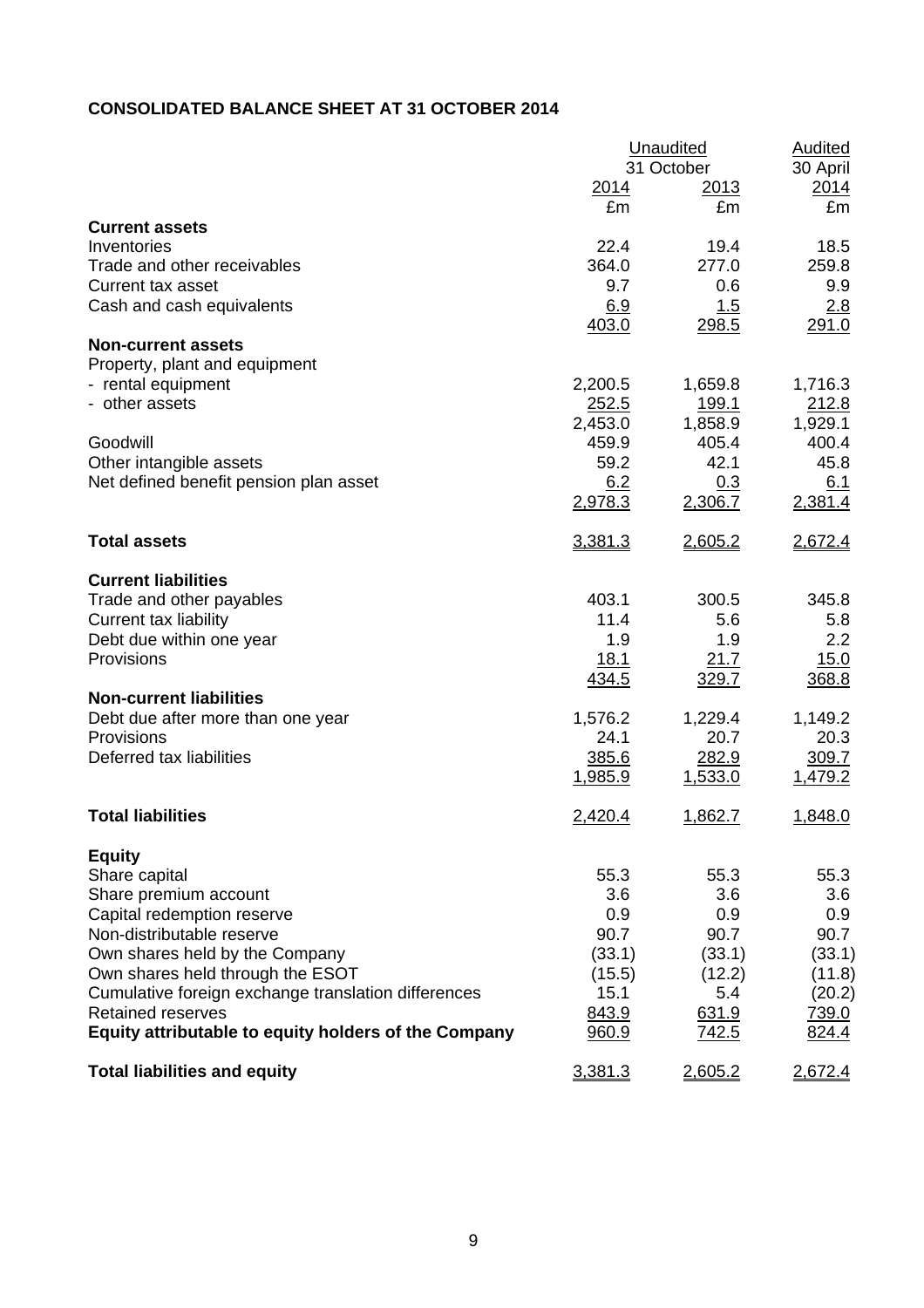#### **CONSOLIDATED STATEMENT OF CHANGES IN EQUITY FOR THE SIX MONTHS ENDED 31 OCTOBER 2014**

|                                                                                      | Share<br>capital<br>£m | Share<br>premium<br>account<br>£m | Capital<br>redemption<br>reserve<br>£m | Non-<br>distributable<br>reserve<br>£m | Own<br>shares<br>held by the<br>Company<br>£m | Own<br>shares<br>held<br>through<br>the ESOT<br>£m | Cumulative<br>foreign<br>exchange<br>translation<br>differences<br>£m | Retained<br>reserves<br>£m | Total<br>£m   |
|--------------------------------------------------------------------------------------|------------------------|-----------------------------------|----------------------------------------|----------------------------------------|-----------------------------------------------|----------------------------------------------------|-----------------------------------------------------------------------|----------------------------|---------------|
| At 1 May 2013                                                                        | 55.3                   | 3.6                               | 0.9                                    | 90.7                                   | (33.1)                                        | (7.4)                                              | 21.1                                                                  | 551.4                      | 682.5         |
| Profit for the period<br>Other comprehensive income:<br>Foreign currency translation |                        |                                   |                                        |                                        |                                               |                                                    |                                                                       | 130.7                      | 130.7         |
| differences<br>Total comprehensive income                                            |                        |                                   |                                        |                                        |                                               |                                                    | (15.7)                                                                | $\equiv$                   | (15.7)        |
| for the period                                                                       |                        |                                   |                                        |                                        |                                               |                                                    | (15.7)                                                                | 130.7                      | 115.0         |
| Dividends paid<br>Own shares purchased                                               |                        |                                   |                                        |                                        |                                               |                                                    | $\blacksquare$                                                        | (30.1)                     | (30.1)        |
| by the ESOT                                                                          |                        |                                   |                                        |                                        |                                               | (22.4)                                             |                                                                       |                            | (22.4)        |
| Share-based payments<br>Tax on share-based payments                                  |                        |                                   |                                        |                                        |                                               | 17.6                                               | $\ddot{\phantom{0}}$                                                  | (16.1)<br>(4.0)            | 1.5<br>(4.0)  |
| At 31 October 2013                                                                   | 55.3                   | 3.6                               | 0.9                                    | 90.7                                   | (33.1)                                        | (12.2)                                             | $\overline{5.4}$                                                      | 631.9                      | 742.5         |
| Profit for the period<br>Other comprehensive income:<br>Foreign currency translation |                        |                                   |                                        |                                        |                                               |                                                    |                                                                       | 100.5                      | 100.5         |
| differences                                                                          |                        |                                   |                                        |                                        |                                               |                                                    | (25.6)                                                                |                            | (25.6)        |
| Remeasurement of the defined<br>benefit pension plan<br>Tax on defined benefit       |                        |                                   |                                        |                                        |                                               |                                                    |                                                                       | 5.3                        | 5.3           |
| pension plan<br>Total comprehensive income                                           |                        |                                   |                                        |                                        |                                               |                                                    |                                                                       | (1.0)                      | (1.0)         |
| for the year                                                                         |                        |                                   |                                        |                                        |                                               |                                                    | (25.6)                                                                | 104.8                      | 79.2          |
| Dividends paid<br>Share-based payments                                               |                        |                                   |                                        |                                        |                                               | 0.4                                                |                                                                       | (11.2)<br>1.5              | (11.2)<br>1.9 |
| Tax on share-based payments<br>At 30 April 2014                                      | 55.3                   | 3.6                               | 0.9                                    | 90.7                                   | (33.1)                                        | (11.8)                                             | (20.2)                                                                | 12.0<br>739.0              | 12.0<br>824.4 |
| Profit for the period<br>Other comprehensive income:<br>Foreign currency translation |                        |                                   |                                        |                                        |                                               |                                                    |                                                                       | 165.6                      | 165.6         |
| differences<br>Total comprehensive income                                            |                        |                                   |                                        |                                        |                                               |                                                    | 35.3                                                                  | $\equiv$                   | 35.3          |
| for the year                                                                         |                        | $\equiv$                          |                                        | $\equiv$                               |                                               | $\equiv$                                           | 35.3                                                                  | 165.6                      | 200.9         |
| Dividends paid<br>Own shares purchased by                                            |                        |                                   |                                        |                                        |                                               |                                                    |                                                                       | (46.4)                     | (46.4)        |
| the ESOT                                                                             |                        |                                   |                                        |                                        |                                               | (20.1)                                             |                                                                       |                            | (20.1)        |
| Share-based payments<br>Tax on share-based payments                                  |                        |                                   |                                        |                                        |                                               | 16.4                                               |                                                                       | (14.5)<br>0.2              | 1.9<br>0.2    |
| At 31 October 2014                                                                   | 55.3                   | 3.6                               | 0.9                                    | 90.7                                   | (33.1)                                        | (15.5)                                             | 15.1                                                                  | 843.9                      | 960.9         |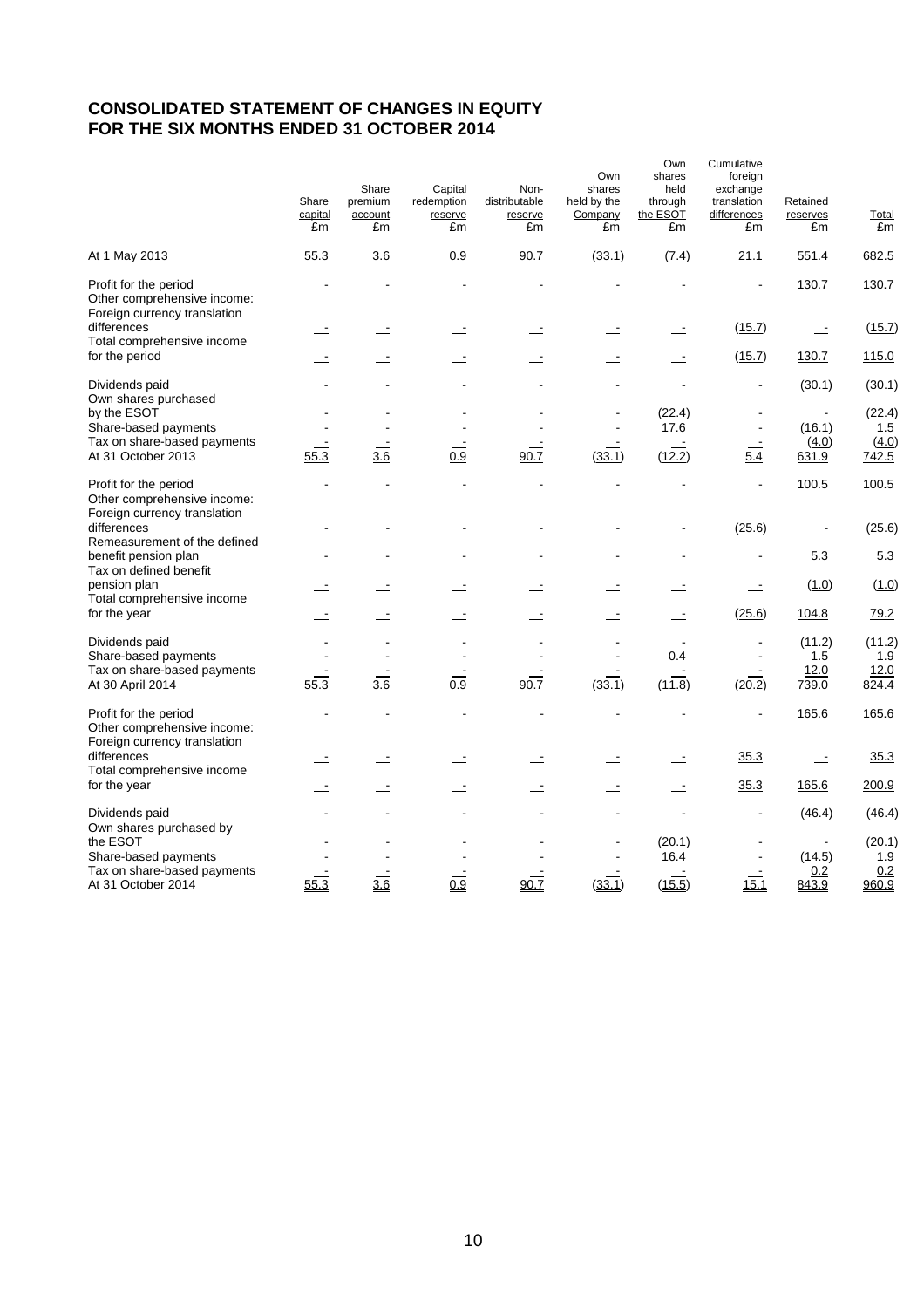# **CONSOLIDATED CASH FLOW STATEMENT FOR THE SIX MONTHS ENDED 31 OCTOBER 2014**

|                                                                               | 2014<br>£m               | 2013<br>£m        |
|-------------------------------------------------------------------------------|--------------------------|-------------------|
| <b>Cash flows from operating activities</b>                                   |                          |                   |
| Cash generated from operations before exceptional                             |                          |                   |
| items and changes in rental equipment                                         | 376.8                    | 302.2             |
| Exceptional operating costs paid                                              | (0.4)                    | (1.3)             |
| Payments for rental property, plant and equipment                             | (490.0)                  | (408.7)           |
| Proceeds from disposal of rental property, plant and equipment                | 38.0                     | 41.3              |
| Cash used in operations                                                       | (75.6)                   | (66.5)            |
| Financing costs paid (net)                                                    | (25.0)                   | (20.5)            |
| Tax paid (net)<br>Net cash used in operating activities                       | (31.2)<br><u>(131.8)</u> | (9.2)<br>(96.2)   |
|                                                                               |                          |                   |
| <b>Cash flows from investing activities</b><br>Acquisition of businesses      | (112.5)                  | (61.3)            |
| Payments for non-rental property, plant and equipment                         | (44.3)                   | (44.2)            |
| Proceeds from disposal of non-rental property, plant and equipment            | <u>4.3</u>               | <u>4.1</u>        |
| Net cash used in investing activities                                         | (152.5)                  | (101.4)           |
| Cash flows from financing activities                                          |                          |                   |
| Drawdown of loans                                                             | 784.5                    | 264.9             |
| Redemption of loans                                                           | (428.3)                  | (33.1)            |
| Capital element of finance lease payments                                     | (1.4)                    | (0.5)             |
| Dividends paid                                                                | (46.4)                   | (30.1)            |
| Purchase of own shares by the ESOT                                            | (20.1)                   | (22.4)            |
| Net cash from financing activities                                            | 288.3                    | <u>178.8</u>      |
| Increase/(decrease) in cash and cash equivalents                              | 4.0                      | (18.8)            |
| Opening cash and cash equivalents                                             | 2.8                      | 20.3              |
| Effect of exchange rate difference                                            | 0.1                      |                   |
| <b>Closing cash and cash equivalents</b>                                      | 6.9                      | $\frac{1.5}{1.5}$ |
| Reconciliation of net debt                                                    |                          |                   |
| (Increase)/decrease in cash in the period                                     | (4.0)                    | 18.8              |
| Increase in debt through cash flow                                            | 354.8                    | 231.3             |
| Change in net debt from cash flows                                            | 350.8                    | 250.1             |
| Exchange differences                                                          | 69.9                     | (37.3)            |
| Debt acquired                                                                 |                          | 1.2               |
| Non-cash movements:                                                           |                          |                   |
| - deferred costs of debt raising                                              | 0.6                      | 1.2               |
| - capital element of new finance leases<br>Increase in net debt in the period | 1.3<br>422.6             | 0.5<br>215.7      |
| Net debt at 1 May                                                             | 1,148.6                  | 1,014.1           |
| Net debt at 31 October                                                        | 1,571.2                  | 1,229.8           |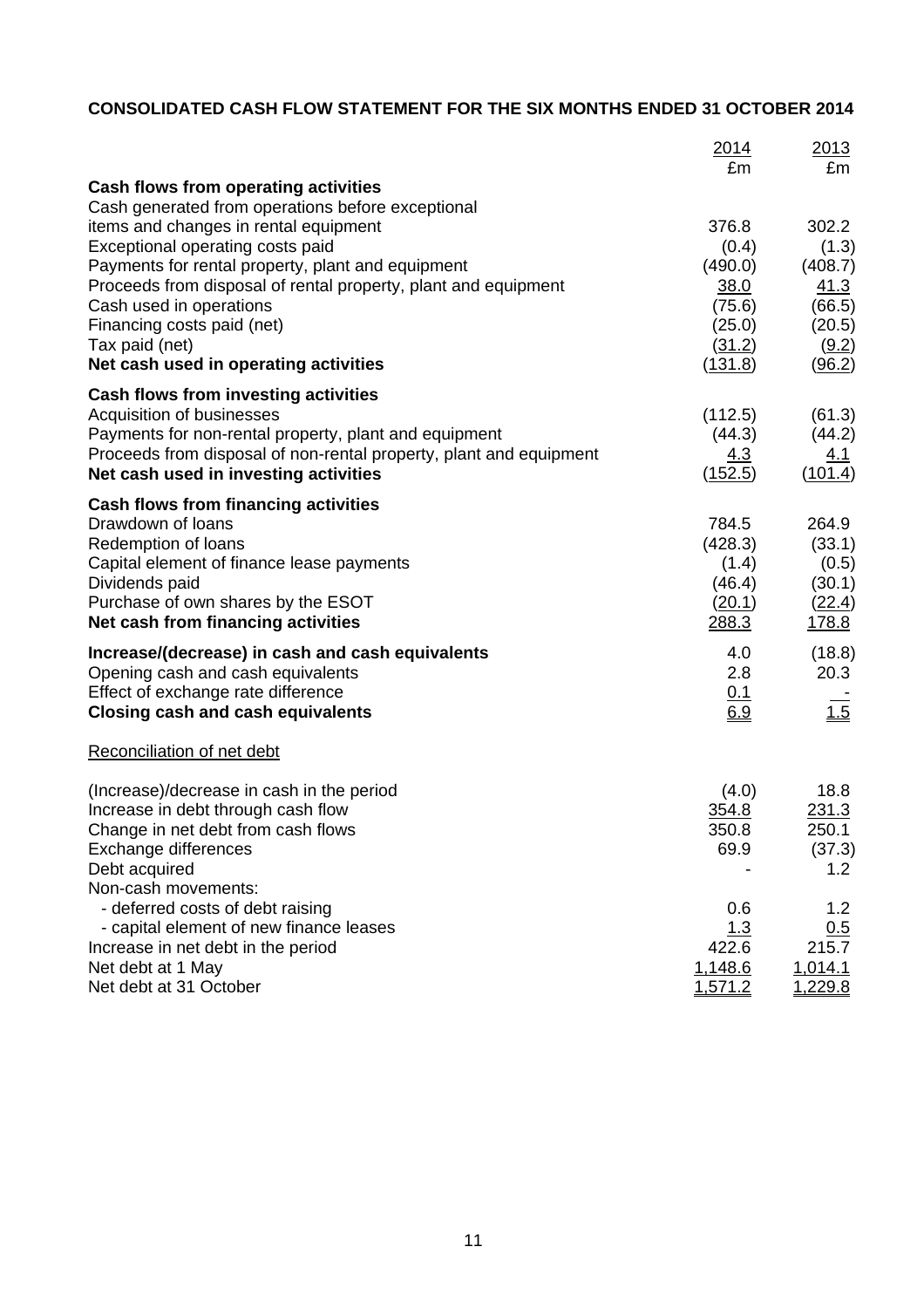#### 1. General information

Ashtead Group plc ('the Company') is a company incorporated and domiciled in England and Wales and listed on the London Stock Exchange. The condensed consolidated interim financial statements as at, and for the six months ended, 31 October 2014 comprise the Company and its subsidiaries ('the Group').

The condensed consolidated interim financial statements for the six months ended 31 October 2014 were approved by the directors on 9 December 2014.

The condensed consolidated interim financial statements do not constitute statutory accounts as defined in Section 434 of the Companies Act 2006. The statutory accounts for the year ended 30 April 2014 were approved by the directors on 16 June 2014 and have been mailed to shareholders and filed with the Registrar of Companies. The auditor's report on those accounts was unqualified, did not include a reference to any matter by way of emphasis and did not contain a statement under Section 498(2) or (3) of the Companies Act 2006.

The condensed consolidated interim financial statements are unaudited but have been reviewed by the Group's auditors. Their report is on page 26.

#### 2. Basis of preparation

The condensed consolidated interim financial statements for the six months ended 31 October 2014 have been prepared in accordance with the Disclosure and Transparency Rules of the United Kingdom's Financial Conduct Authority and relevant International Financial Reporting Standards ('IFRS') as adopted by the European Union (including IAS 34 - Interim Financial Reporting). The condensed consolidated interim financial statements should be read in conjunction with the Group's Annual Report and Accounts for the year ended 30 April 2014, which were prepared in accordance with IFRS as adopted by the European Union.

The accounting policies applied in the condensed consolidated interim financial statements are consistent with those set out in the Group's Annual Report and Accounts for the year ended 30 April 2014. There are no new IFRS or IFRIC Interpretations that are effective for the first time for this interim period which have a material impact on the Group.

The condensed consolidated interim financial statements have been prepared on the going concern basis. The Group's internal budgets and forecasts of future performance, available financing facilities and facility headroom (see note 11), provide a reasonable expectation that the Group has adequate resources to continue in operation for the foreseeable future and consequently the going concern basis continues to be appropriate in preparing the condensed consolidated interim financial statements.

The exchange rates used in respect of the US dollar are:

|                                               | 2014 | 2013 |
|-----------------------------------------------|------|------|
| Average for the three months ended 31 October | 1.63 | 1.58 |
| Average for the six months ended 31 October   | 1.66 | 1.56 |
| At 30 April                                   | 1.69 | 1.56 |
| At 31 October                                 | 1.60 | 1.61 |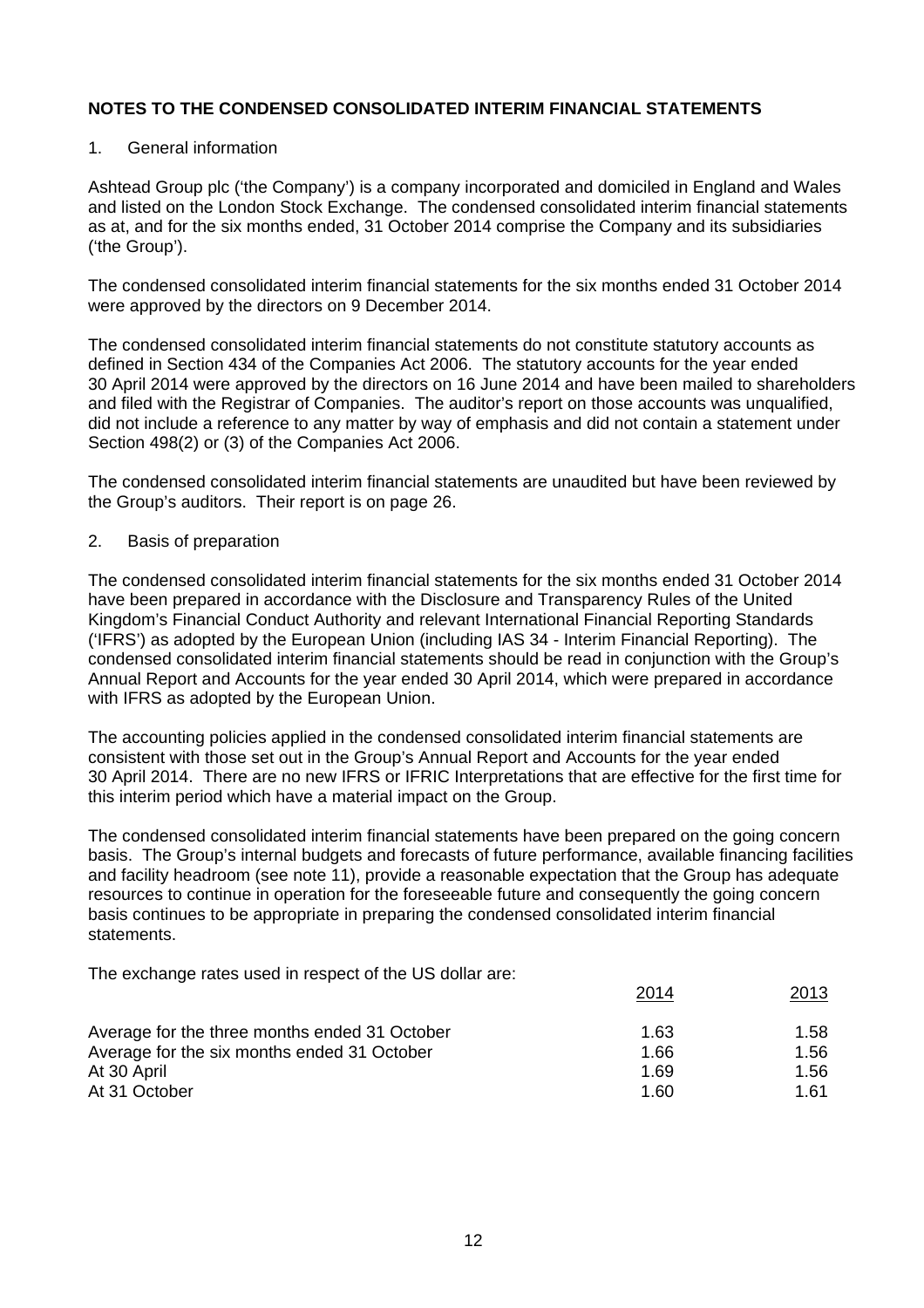# 3. Segmental analysis

|                                    | Revenue<br>£m         | Operating<br>profit before<br>amortisation<br>£m | Amortisation<br>£m     | Operating<br><u>profit</u><br>£m |
|------------------------------------|-----------------------|--------------------------------------------------|------------------------|----------------------------------|
| Three months to 31 October<br>2014 |                       |                                                  |                        |                                  |
| Sunbelt                            | 445.0                 | 147.8                                            | (2.2)                  | 145.6                            |
| A-Plant<br>Corporate costs         | 84.4                  | 16.0<br>(2.7)                                    | (1.2)                  | 14.8<br>(2.7)                    |
|                                    | 529.4                 | 161.1                                            | (3.4)                  | 157.7                            |
| 2013                               |                       |                                                  |                        |                                  |
| Sunbelt<br>A-Plant                 | 367.6<br>71.6         | 116.6<br>9.5                                     | (1.4)<br>(1.0)         | 115.2<br>8.5                     |
| Corporate costs                    |                       | (2.4)                                            |                        | (2.4)                            |
|                                    | 439.2                 | <u>123.7</u>                                     | (2.4)                  | <u>121.3</u>                     |
| Six months to 31 October           |                       |                                                  |                        |                                  |
| 2014<br>Sunbelt                    | 821.7                 | 269.9                                            | (4.0)                  | 265.9                            |
| A-Plant                            | 165.6                 | 29.7                                             | (2.3)                  | 27.4                             |
| Corporate costs                    | 987.3                 | (5.0)<br>294.6                                   | (6.3)                  | (5.0)<br>288.3                   |
| 2013                               |                       |                                                  |                        |                                  |
| Sunbelt<br>A-Plant                 | 711.5<br>138.2        | 221.5<br>17.4                                    | (2.7)<br>(1.8)         | 218.8<br>15.6                    |
| Corporate costs                    |                       | (4.8)                                            |                        | (4.8)                            |
|                                    | 849.7                 | 234.1                                            | (4.5)                  | 229.6                            |
|                                    | <b>Segment assets</b> | <u>Cash</u>                                      | <b>Taxation assets</b> | <b>Total assets</b>              |
|                                    | £m                    | £m                                               | £m                     | £m                               |
| At 31 October 2014                 |                       |                                                  |                        |                                  |
| Sunbelt<br>A-Plant                 | 2,863.0<br>501.3      |                                                  |                        | 2,863.0<br>501.3                 |
| Corporate items                    | 0.4                   | 6.9                                              | 9.7                    | <u>17.0</u>                      |
|                                    | 3,364.7               | 6.9                                              | 9.7                    | 3,381.3                          |
| At 30 April 2014<br>Sunbelt        | 2,252.7               |                                                  |                        | 2,252.7                          |
| A-Plant                            | 406.7                 |                                                  |                        | 406.7                            |
| Corporate items                    | 0.3<br>2,659.7        | $\frac{2.8}{2.8}$                                | $\frac{9.9}{9.9}$      | 13.0<br>2,672.4                  |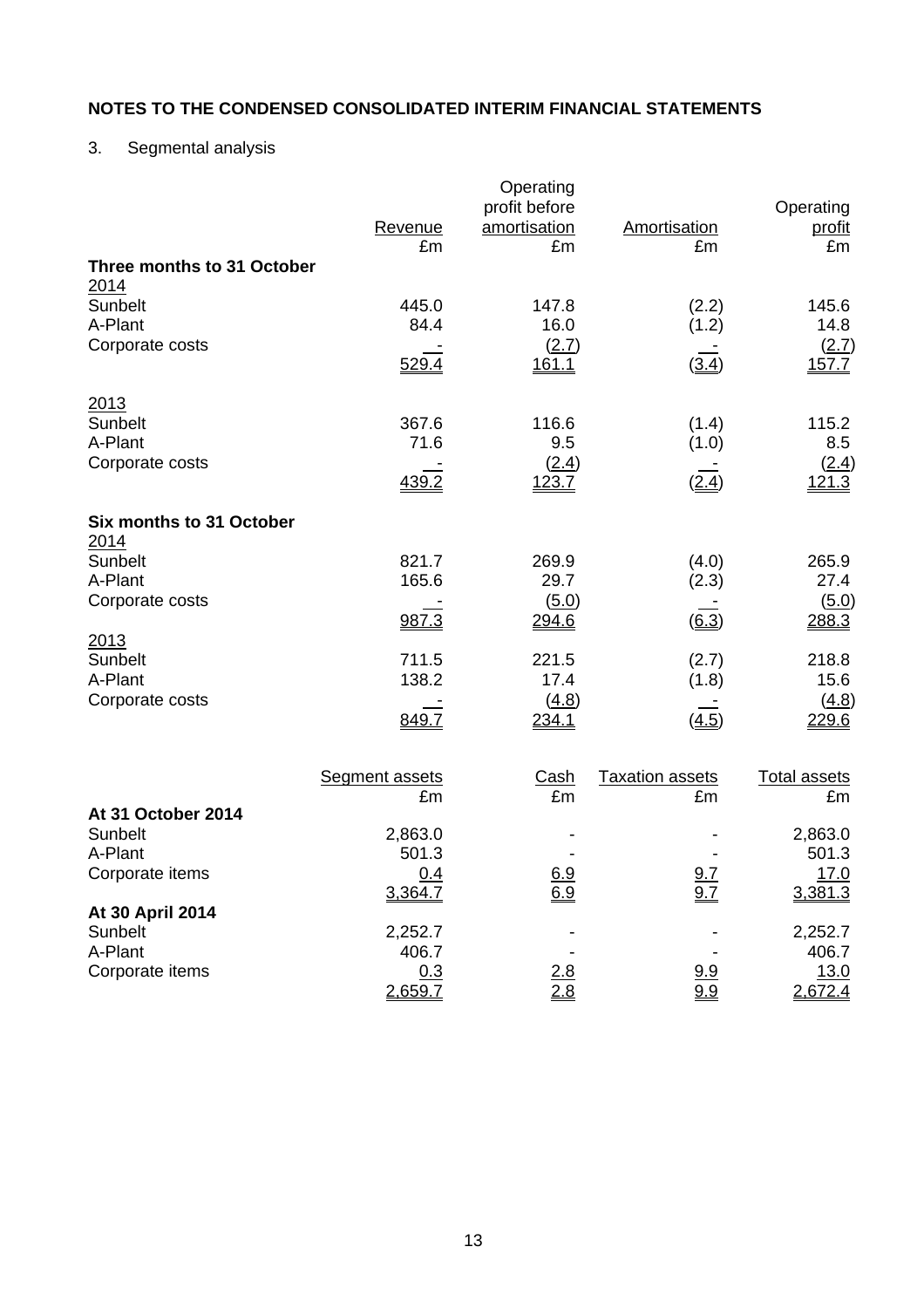4. Operating costs and other income

|                                        |                               | 2014                     |              |                               | 2013              |                    |
|----------------------------------------|-------------------------------|--------------------------|--------------|-------------------------------|-------------------|--------------------|
|                                        | <b>Before</b><br>amortisation | Amortisation             | <b>Total</b> | <b>Before</b><br>amortisation | Amortisation      | <b>Total</b>       |
|                                        | £m                            | £m                       | £m           | £m                            | £m                | £m                 |
| Three months to 31 October             |                               |                          |              |                               |                   |                    |
| Staff costs:                           |                               |                          |              |                               |                   |                    |
| <b>Salaries</b>                        | 108.7                         |                          | 108.7        | 100.6                         |                   | 100.6              |
| Social security costs                  | 8.4                           |                          | 8.4          | 7.1                           |                   | 7.1                |
| Other pension costs                    | 2.0                           |                          | 2.0          | 1.7                           |                   | 1.7                |
|                                        | <u>119.1</u>                  |                          | 119.1        | 109.4                         |                   | 109.4              |
| Used rental equipment sold             | 21.0                          |                          | 21.0         | 20.7                          |                   | 20.7               |
| Other operating costs:                 |                               |                          |              |                               |                   |                    |
| Vehicle costs                          | 31.3                          |                          | 31.3         | 28.5                          |                   | 28.5               |
| Spares, consumables & external repairs | 24.1                          |                          | 24.1         | 21.2                          |                   | 21.2               |
| <b>Facility costs</b>                  | 13.6                          |                          | 13.6         | 12.6                          |                   | 12.6               |
| Other external charges                 | <u>74.7</u>                   |                          | 74.7         | 54.3                          |                   | 54.3               |
|                                        | <u>143.7</u>                  |                          | 143.7        | 116.6                         |                   | 116.6              |
| Depreciation and amortisation:         |                               |                          |              |                               |                   |                    |
| Depreciation                           | 84.5                          |                          | 84.5         | 68.8                          |                   | 68.8               |
| Amortisation of intangibles            |                               | $\frac{3.4}{3.4}$        | 3.4          |                               | $\frac{2.4}{2.4}$ | $\frac{2.4}{71.2}$ |
|                                        | 84.5                          |                          | 87.9         | 68.8                          |                   |                    |
|                                        | 368.3                         | 3.4                      | 371.7        | 315.5                         | 2.4               | 317.9              |
| Six months to 31 October               |                               |                          |              |                               |                   |                    |
| Staff costs:                           |                               |                          |              |                               |                   |                    |
| <b>Salaries</b>                        | 206.0                         |                          | 206.0        | 195.2                         |                   | 195.2              |
| Social security costs                  | 16.2                          |                          | 16.2         | 14.2                          |                   | 14.2               |
| Other pension costs                    | 4.0                           |                          | 4.0          | 3.6                           |                   | 3.6                |
|                                        | 226.2                         |                          | 226.2        | 213.0                         |                   | 213.0              |
| Used rental equipment sold             | 35.5                          |                          | 35.5         | 36.9                          |                   | 36.9               |
| Other operating costs:                 |                               |                          |              |                               |                   |                    |
| Vehicle costs                          | 59.9                          |                          | 59.9         | 56.1                          |                   | 56.1               |
| Spares, consumables & external repairs | 48.0                          |                          | 48.0         | 40.2                          |                   | 40.2               |
| <b>Facility costs</b>                  | 26.7                          |                          | 26.7         | 24.8                          |                   | 24.8               |
| Other external charges                 | <u>135.5</u>                  | $\overline{\phantom{a}}$ | 135.5        | 109.5                         |                   | 109.5              |
|                                        | 270.1                         |                          | 270.1        | 230.6                         |                   | 230.6              |
| Depreciation and amortisation:         |                               |                          |              |                               |                   |                    |
| Depreciation                           | 160.9                         |                          | 160.9        | 135.1                         |                   | 135.1              |
| Amortisation of intangibles            |                               | <u>6.3</u>               | 6.3          |                               | <u>4.5</u>        | 4.5                |
|                                        | 160.9                         | 6.3                      | 167.2        | 135.1                         | 4.5               | 139.6              |
|                                        | 692.7                         | 6.3                      | 699.0        | 615.6                         | 4.5               | 620.1              |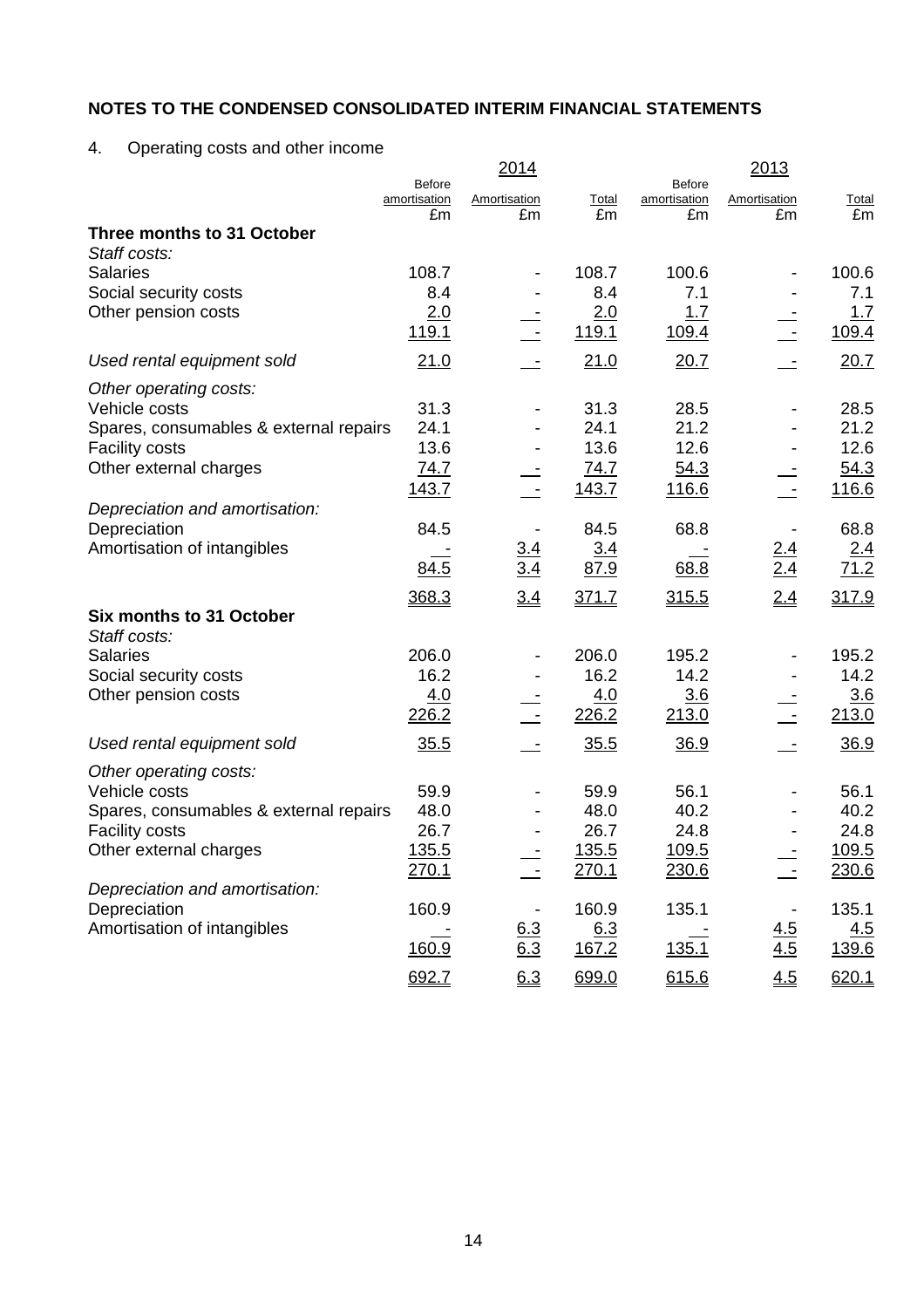## 5. Amortisation

Amortisation relates to the periodic write-off of intangible assets. The Group believes this item should be disclosed separately within the consolidated income statement to assist in the understanding of the financial performance of the Group. Underlying profit and earnings per share are stated before amortisation of intangibles.

|                                                                                                                                                                                                                                                                    | Three months to<br>31 October     |                                  |                                                 | Six months to<br>31 October               |  |
|--------------------------------------------------------------------------------------------------------------------------------------------------------------------------------------------------------------------------------------------------------------------|-----------------------------------|----------------------------------|-------------------------------------------------|-------------------------------------------|--|
|                                                                                                                                                                                                                                                                    | <u>2014</u><br>£m                 | <u> 2013</u><br>£m               | <u>2014</u><br>£m                               | <u> 2013 </u><br>£m                       |  |
| Amortisation of intangibles<br>Taxation                                                                                                                                                                                                                            | 3.4<br><u>(1.2)</u><br>2.2        | 2.4<br>(0.8)<br><u>1.6</u>       | 6.3<br><u>(2.1)</u><br>4.2                      | 4.5<br>( <u>1.5</u> )<br>3.0              |  |
| 6.<br>Net financing costs                                                                                                                                                                                                                                          |                                   | Three months to<br>31 October    | Six months to<br>31 October                     |                                           |  |
|                                                                                                                                                                                                                                                                    | 2014<br>£m                        | <u>2013</u><br>£m                | 2014<br>£m                                      | 2013<br>£m                                |  |
| Investment income:<br>Net interest on the net defined benefit asset                                                                                                                                                                                                |                                   |                                  | (0.1)                                           |                                           |  |
| Interest expense:<br>Bank interest payable<br>Interest payable on second priority senior secured notes<br>Interest payable on finance leases<br>Non-cash unwind of discount on provisions<br>Amortisation of deferred debt raising costs<br>Total interest expense | 4.4<br>11.0<br>0.3<br>0.3<br>16.0 | 5.1<br>5.1<br>0.2<br>0.5<br>10.9 | 8.5<br>19.6<br>0.1<br>0.4<br><u>0.6</u><br>29.2 | 10.0<br>10.4<br>0.1<br>0.2<br>1.1<br>21.8 |  |
| Net financing costs                                                                                                                                                                                                                                                | <u>16.0</u>                       | <u>10.9</u>                      | <u>29.1</u>                                     | <u> 21.8</u>                              |  |

## 7. Taxation

The tax charge for the period has been computed using an estimated effective rate for the year of 39% in the US (2013: 39%) and 21% in the UK (2013: 24%). The blended effective rate for the Group as a whole is 36% (2013: 37%).

The tax charge of £95.7m (2013: £78.6m) on the underlying pre-tax profit of £265.5m (2013: £212.3m) can be explained as follows:

|                                                     | Six months to 31 October |            |
|-----------------------------------------------------|--------------------------|------------|
|                                                     | 2014                     | 2013       |
|                                                     | £m                       | £m         |
| Current tax                                         |                          |            |
| - current tax on income for the period              | 38.0                     | 12.2       |
| - adjustments to prior year                         | 0.2                      | <u>0.1</u> |
|                                                     | 38.2                     | 12.3       |
| Deferred tax                                        |                          |            |
| - origination and reversal of temporary differences | 57.7                     | 66.1       |
| - adjustments to prior year                         | (0.2)                    | 0.2        |
|                                                     | 57.5                     | 66.3       |
| Tax on underlying activities                        | 95.7                     | 78.6       |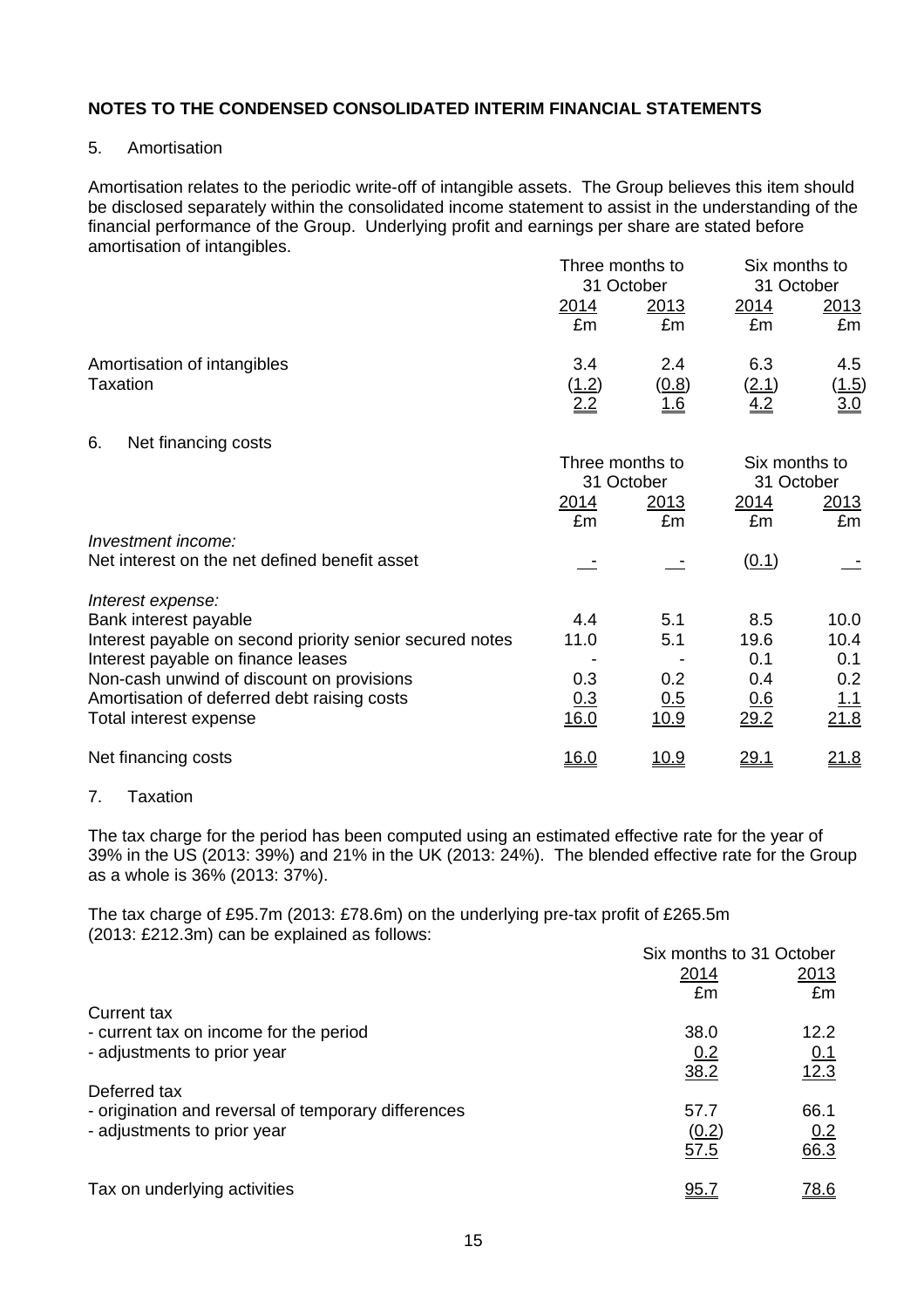7. Taxation (continued)

|             |             | Six months to 31 October |
|-------------|-------------|--------------------------|
|             | 2014        | 2013                     |
|             | £m          | £m                       |
| Comprising: |             |                          |
| - UK tax    | 8.7         | 6.8                      |
| - US tax    | <u>87.0</u> | <u>71.8</u>              |
|             | 95.7        | <u>78.6</u>              |

In addition, the tax credit of £2.1m (2013: £1.5m) on amortisation of intangibles of £6.3m (2013: £4.5m) consists of a deferred tax credit of £0.5m relating to the UK (2013: £0.5m) and £1.6m (2013: £1.0m) relating to the US.

#### 8. Earnings per share

Basic and diluted earnings per share for the three and six months ended 31 October 2014 have been calculated based on the profit for the relevant period and the weighted average number of ordinary shares in issue during that period (excluding shares held by the Company and the ESOT over which dividends have been waived). Diluted earnings per share is computed using the result for the relevant period and the diluted number of shares (ignoring any potential issue of ordinary shares which would be anti-dilutive). These are calculated as follows:

|                                                               |                               | Three months to<br>31 October  |                | Six months to<br>31 October |  |
|---------------------------------------------------------------|-------------------------------|--------------------------------|----------------|-----------------------------|--|
|                                                               | 2014                          | 2013                           | 2014           | 2013                        |  |
| Profit for the financial period (£m)                          | 90.9                          | <u>70.0</u>                    | <u>165.6</u>   | <u>130.7</u>                |  |
| Weighted average number of shares (m)<br>- basic<br>- diluted | <u>501.4</u><br>504.2         | <u>501.1</u><br>504.5          | 501.3<br>505.1 | 500.9<br>505.5              |  |
| Basic earnings per share<br>Diluted earnings per share        | <u>18.1p</u><br><u> 18.0p</u> | <u> 14.0p</u><br><u> 13.9p</u> | 33.0p<br>32.8p | <u>26.1p</u><br>25.9p       |  |

Underlying earnings per share (defined in any period as the earnings before amortisation of intangibles for that period divided by the weighted average number of shares in issue in that period) may be reconciled to the basic earnings per share as follows:

|                               |                   | Three months to<br>31 October |              | Six months to<br>31 October |  |
|-------------------------------|-------------------|-------------------------------|--------------|-----------------------------|--|
|                               | 2014              | 2013                          |              | 2013                        |  |
| Basic earnings per share      | 18.1 <sub>p</sub> | 14.0p                         | 33.0p        | 26.1p                       |  |
| Amortisation of intangibles   | 0.7p              | 0.4p                          | 1.3p         | 0.8p                        |  |
| Tax on amortisation           | (0.2p)            | (0.1p)                        | (0.4p)       | (0.2p)                      |  |
| Underlying earnings per share | <u> 18.6p</u>     | <u> 14.3p</u>                 | <u>33.9p</u> | <u>26.7p</u>                |  |

#### 9. Dividends

During the period, a final dividend in respect of the year ended 30 April 2014 of 9.25p (2013: 6.0p) per share was paid to shareholders costing £46.4m (2013: £30.1m). In addition, the directors are proposing an interim dividend in respect of the year ending 30 April 2015 of 3.0p per share (2013: 2.25p) to be paid on 4 February 2015 to shareholders on record on 16 January 2015.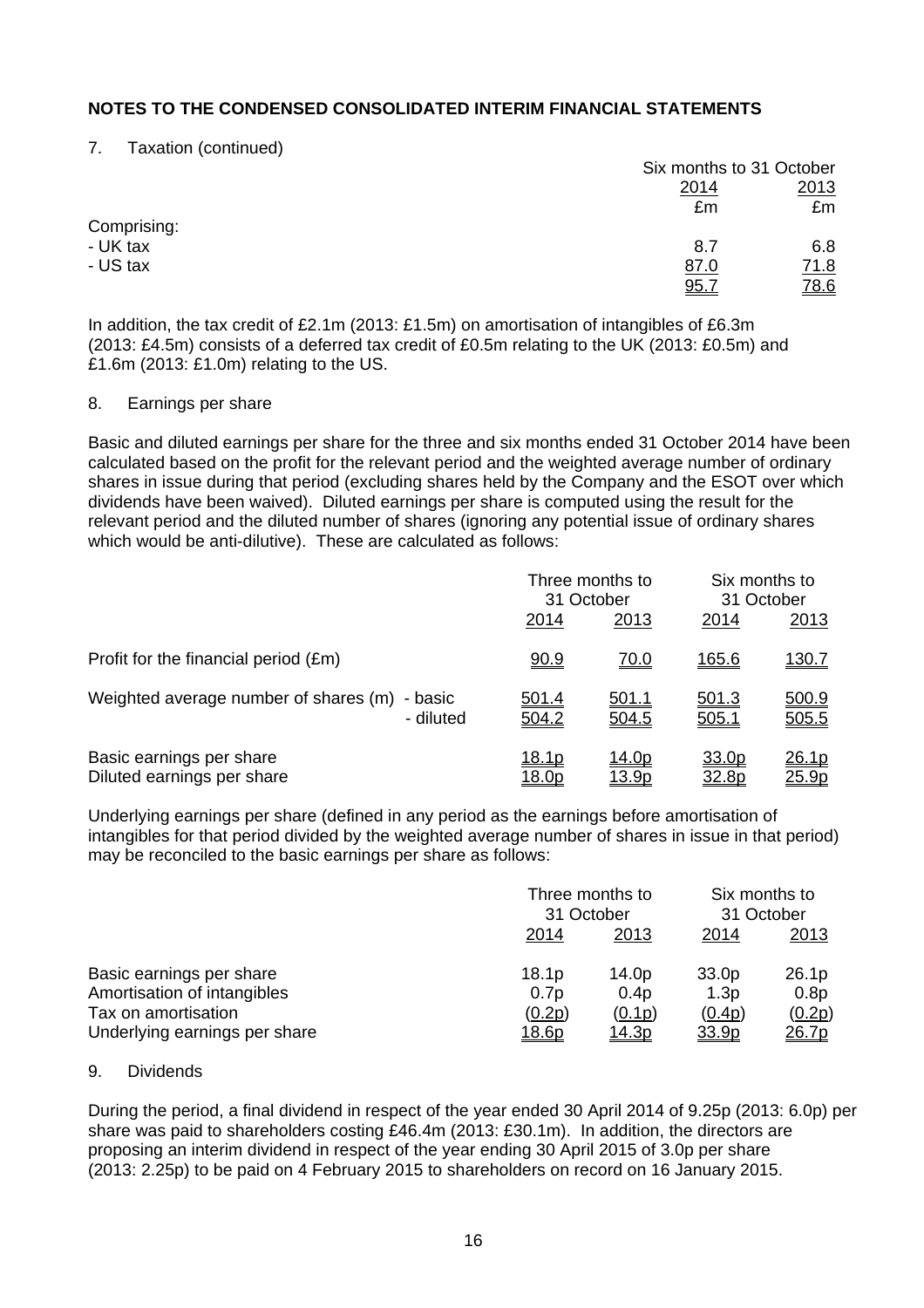#### 10. Property, plant and equipment

|                                                       | 2014             |                |                | <u> 2013</u> |  |  |
|-------------------------------------------------------|------------------|----------------|----------------|--------------|--|--|
|                                                       | Rental           |                | Rental         |              |  |  |
|                                                       | <u>equipment</u> | <u>Total</u>   | equipment      | <u>Total</u> |  |  |
| Net book value                                        | £m               | £m             | £m             | £m           |  |  |
| At 1 May                                              | 1,716.3          | 1,929.1        | 1,407.8        | 1,584.6      |  |  |
| Exchange difference                                   | 78.1             | 87.0           | (35.0)         | (38.8)       |  |  |
| Reclassifications                                     | (0.4)            |                | (0.4)          |              |  |  |
| Additions                                             | 541.5            | 588.2          | 407.0          | 451.1        |  |  |
| Acquisitions                                          | 42.0             | 48.1           | 34.8           | 35.4         |  |  |
| <b>Disposals</b>                                      | (35.4)           | (38.5)         | (34.9)         | (38.3)       |  |  |
| Depreciation                                          | <u>(141.6)</u>   | <u>(160.9)</u> | (119.5)        | (135.1)      |  |  |
| At 31 October                                         | 2,200.5          | 2,453.0        | <u>1,659.8</u> | 1,858.9      |  |  |
| <b>Borrowings</b><br>11.                              |                  |                |                |              |  |  |
|                                                       |                  |                | 31 October     | 30 April     |  |  |
|                                                       |                  |                | 2014           | 2014         |  |  |
|                                                       |                  |                | £m             | £m           |  |  |
| <b>Current</b>                                        |                  |                |                |              |  |  |
| Finance lease obligations                             |                  |                | <u> 1.9</u>    | 2.2          |  |  |
| <b>Non-current</b>                                    |                  |                |                |              |  |  |
| First priority senior secured bank debt               |                  |                | 699.8          | 609.5        |  |  |
| Finance lease obligations                             |                  |                | 2.6            | 2.4          |  |  |
| 6.5% second priority senior secured notes, due 2022   |                  |                | 566.8          | 537.3        |  |  |
| 5.625% second priority senior secured notes, due 2024 |                  |                | 307.0          |              |  |  |
|                                                       |                  |                | 1,576.2        | 1,149.2      |  |  |

The senior secured bank debt and the senior secured notes are secured by way of, respectively, first and second priority fixed and floating charges over substantially all the Group's property, plant and equipment, inventory and trade receivables.

Under the terms of our asset-based senior bank facility, \$2.0bn is committed until August 2018. The \$900m 6.5% senior secured notes mature in July 2022, whilst the new \$500m 5.625% senior secured notes mature in October 2024. Our debt facilities therefore remain committed for the long term, with an average of six years remaining. The weighted average interest cost of these facilities (including non-cash amortisation of deferred debt raising costs) is approximately 5%. The terms of the new \$500m senior secured notes are similar to the existing \$900m senior secured notes with financial performance covenants only measured at the time new debt is raised.

There are two financial performance covenants under the first priority senior bank facility:

- funded debt to LTM (last twelve months) EBITDA before exceptional items not to exceed 4.0 times; and
- a fixed charge ratio (comprising LTM EBITDA before exceptional items less LTM net capital expenditure paid in cash over the sum of scheduled debt repayments plus cash interest, cash tax payments and dividends paid in the last twelve months) which must be equal to or greater than 1.0 times.

These covenants do not apply when excess availability (the difference between the lower of the facility size and the borrowing base and facility utilisation) exceeds \$200m. At 31 October 2014, excess availability under the bank facility was \$830m (\$916m at 30 April 2014), with an additional \$1,420m of suppressed availability, meaning that covenants were not measured at 31 October 2014 and are unlikely to be measured in forthcoming quarters.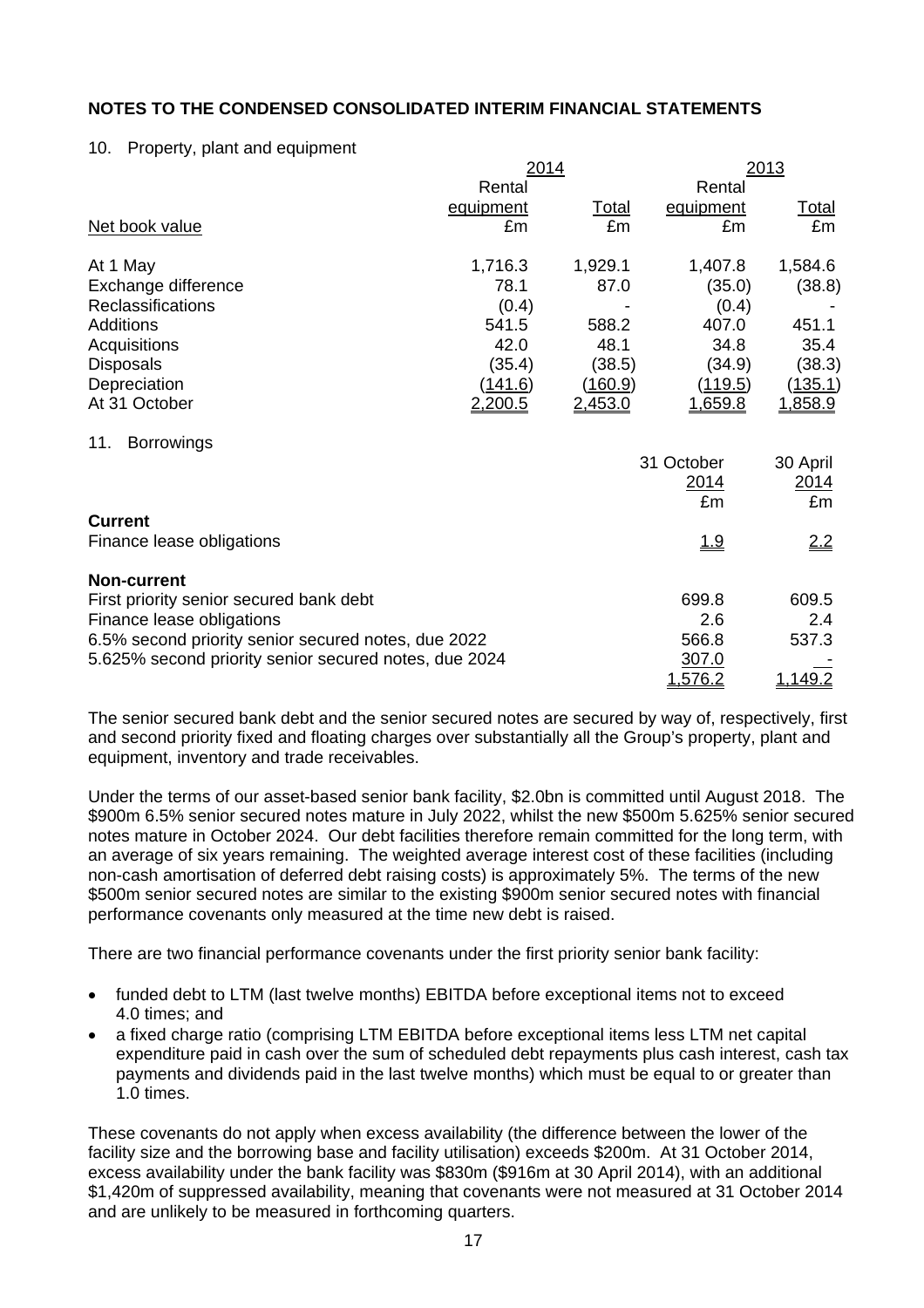## 11. Borrowings (continued)

As a matter of good practice, we calculate the covenant ratios each quarter. At 31 October 2014, as a result of the significant investment in our rental fleet, the fixed charge ratio, as expected, did not meet the covenant requirement whilst the leverage ratio did so comfortably. The fact the fixed charge ratio is currently below 1.0 times does not cause concern given the strong availability and management's ability to flex capital expenditure downwards at short notice. Accordingly, the condensed consolidated interim financial statements are prepared on a going concern basis.

#### Fair value of financial instruments

At 31 October 2014, the Group had no derivative financial instruments.

With the exception of the Group's second priority senior secured notes, the carrying value of nonderivative financial assets and liabilities is considered to materially equate to their fair value.

The carrying value of the second priority senior secured notes due 2022, excluding deferred debt raising costs, was £576m at 31 October 2014 (£547m at 30 April 2014), while the fair value was £620m (£593m at 30 April 2014). The carrying value of the second priority senior secured notes due 2024, excluding deferred debt raising costs, was £313m at 31 October 2014 (£nil at 30 April 2014) while the fair value was £326m (£nil at 30 April 2014). The fair value of the second priority senior secured notes has been calculated using the quoted market prices at 31 October 2014.

#### 12. Share capital

Ordinary shares of 10p each:

|                                    | 31 October  |             | 30 April 31 October | 30 April    |
|------------------------------------|-------------|-------------|---------------------|-------------|
|                                    | 2014        | 2014        | 2014                | <u>2014</u> |
|                                    | Number      | Number      | £m                  | £m          |
| Authorised                         | 900,000,000 | 900,000,000 | <u>90.0</u>         | 90.0        |
| Allotted, called up and fully paid | 553,325,554 | 553,325,554 | <u>55.3</u>         | <u>55.3</u> |

At 31 October 2014, 50m (2013: 50m) shares were held by the Company and a further 1.9m (2013: 2.2m) shares were held by the Company's Employee Share Ownership Trust.

#### 13. Notes to the cash flow statement

|                                                           | Six months to 31 October |        |
|-----------------------------------------------------------|--------------------------|--------|
|                                                           | 2014                     | 2013   |
|                                                           | £m                       | £m     |
| Cash flow from operating activities<br>a)                 |                          |        |
| Operating profit before amortisation                      | 294.6                    | 234.1  |
| Depreciation                                              | 160.9                    | 135.1  |
| EBITDA before exceptional items                           | 455.5                    | 369.2  |
| Profit on disposal of rental equipment                    | (10.7)                   | (8.9)  |
| Profit on disposal of other property, plant and equipment | (1.1)                    | (1.3)  |
| Increase in inventories                                   | (2.0)                    | (2.9)  |
| Increase in trade and other receivables                   | (70.4)                   | (52.2) |
| Increase/(decrease) in trade and other payables           | 3.7                      | (3.0)  |
| Exchange differences                                      | (0.1)                    | (0.2)  |
| Other non-cash movements                                  | 1.9                      | 1.5    |
| Cash generated from operations before exceptional items   |                          |        |
| and changes in rental equipment                           | <u>376.8</u>             |        |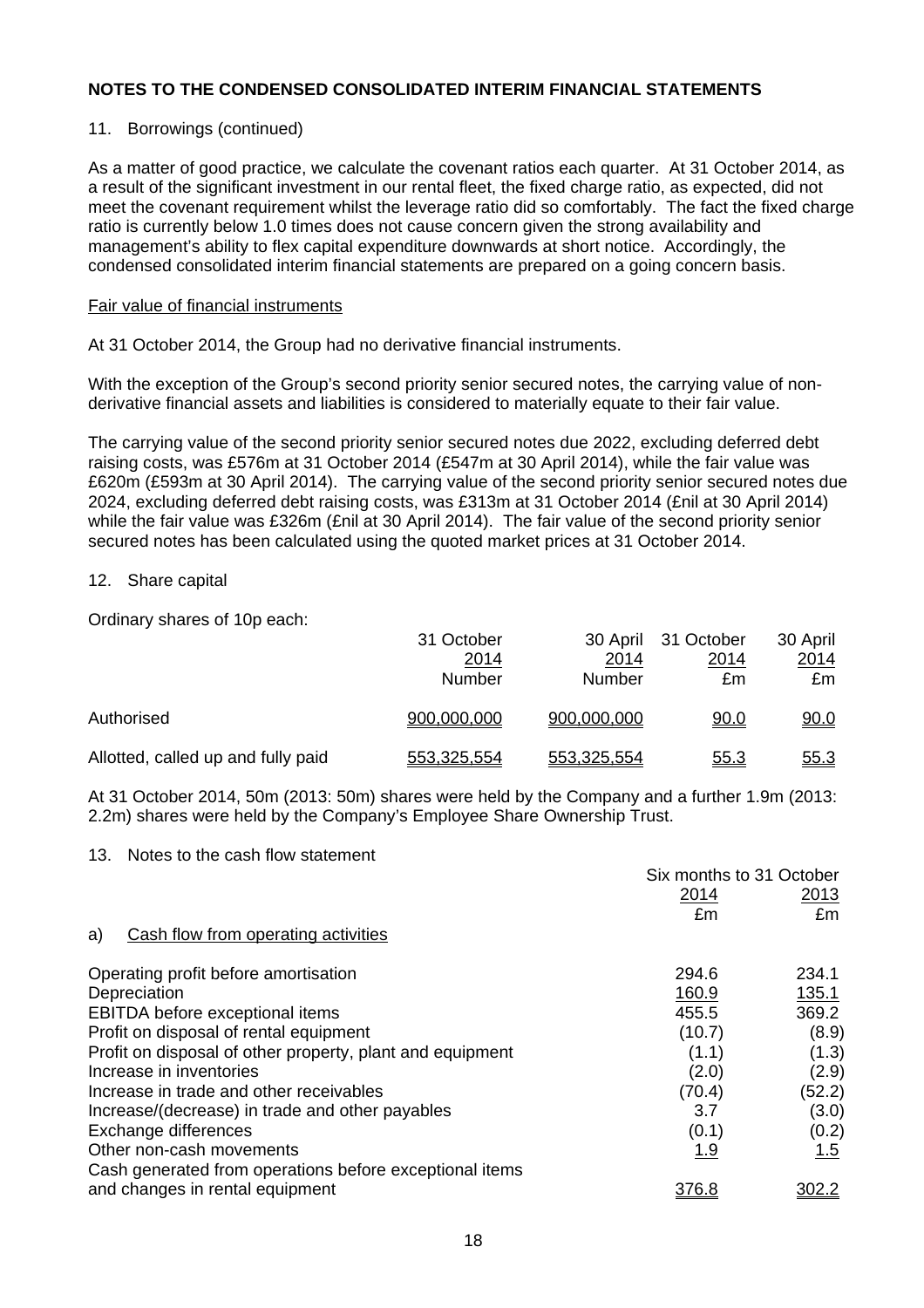- 13. Notes to the cash flow statement (continued)
- b) Analysis of net debt

Net debt consists of total borrowings less cash and cash equivalents. Borrowings exclude accrued interest. Foreign currency denominated balances are retranslated to pounds sterling at rates of exchange ruling at the balance sheet date.

|                          | 1 May<br>2014<br>£m | Exchange<br>movement<br>£m | Cash<br>flow<br>£m | Non-cash<br>movements<br>£m | 31 October<br>2014<br>£m |
|--------------------------|---------------------|----------------------------|--------------------|-----------------------------|--------------------------|
| Cash                     | (2.8)               | (0.1)                      | (4.0)              |                             | (6.9)                    |
| Debt due within one year | $2.2\phantom{0}$    |                            | (1.3)              | 1.0                         | 1.9                      |
| Debt due after one year  | 1,149.2             | <u>70.0</u>                | 356.1              | <u>0.9</u>                  | 1,576.2                  |
| Total net debt           | <u>1,148.6</u>      | 69.9                       | 350.8              | <u> 1.9</u>                 | 1,571.2                  |

Details of the Group's cash and debt are given in the Review of Second Quarter, Balance Sheet and Cash Flow accompanying these condensed consolidated interim financial statements.

#### c) Acquisitions

|                              | Six months to 31 October |             |  |
|------------------------------|--------------------------|-------------|--|
|                              | <u>2014</u>              | 2013        |  |
|                              | £m                       | £m          |  |
| Cash consideration paid      |                          |             |  |
| - acquisitions in the period | 107.0                    | 61.3        |  |
| - deferred consideration     | <u>5.5</u>               |             |  |
|                              | <u> 112.5</u>            | <u>61.3</u> |  |

During the period, ten acquisitions were made for a total cash consideration of £107m (2013: £61m), after taking account of net cash acquired of £0.6m. Further details are provided in note 14.

Payments for deferred consideration on prior year acquisitions were also made of £5.5m (2013: £nil).

14. Acquisitions

During the period, the following acquisitions were completed:

- i) On 1 May 2014, Sunbelt acquired the entire issued share capital of Metrolift, Inc. ('Metrolift') for a cash consideration of £25m (\$42m). Metrolift is a Chicago-based aerial work platform rental business.
- ii) On 19 May 2014, Sunbelt acquired the business and assets of Northeast Equipment and Supply LLC, trading as Superior Heating Solutions ('Superior'), for a cash consideration of £2m (\$4m). Superior is a Pennsylvania-based heating rental business.
- iii) On 29 May 2014, Sunbelt acquired the business and assets of Nashville High Lift, LLC ('NHL') and Contractors Equipment, LLC ('CE') for an aggregate cash consideration of £5m (\$8m). Deferred consideration of up to £0.3m (\$0.5m) is payable over the next two years, depending on revenue meeting or exceeding certain thresholds. The business consisted of three aerial work platform and general tool locations in Tennessee.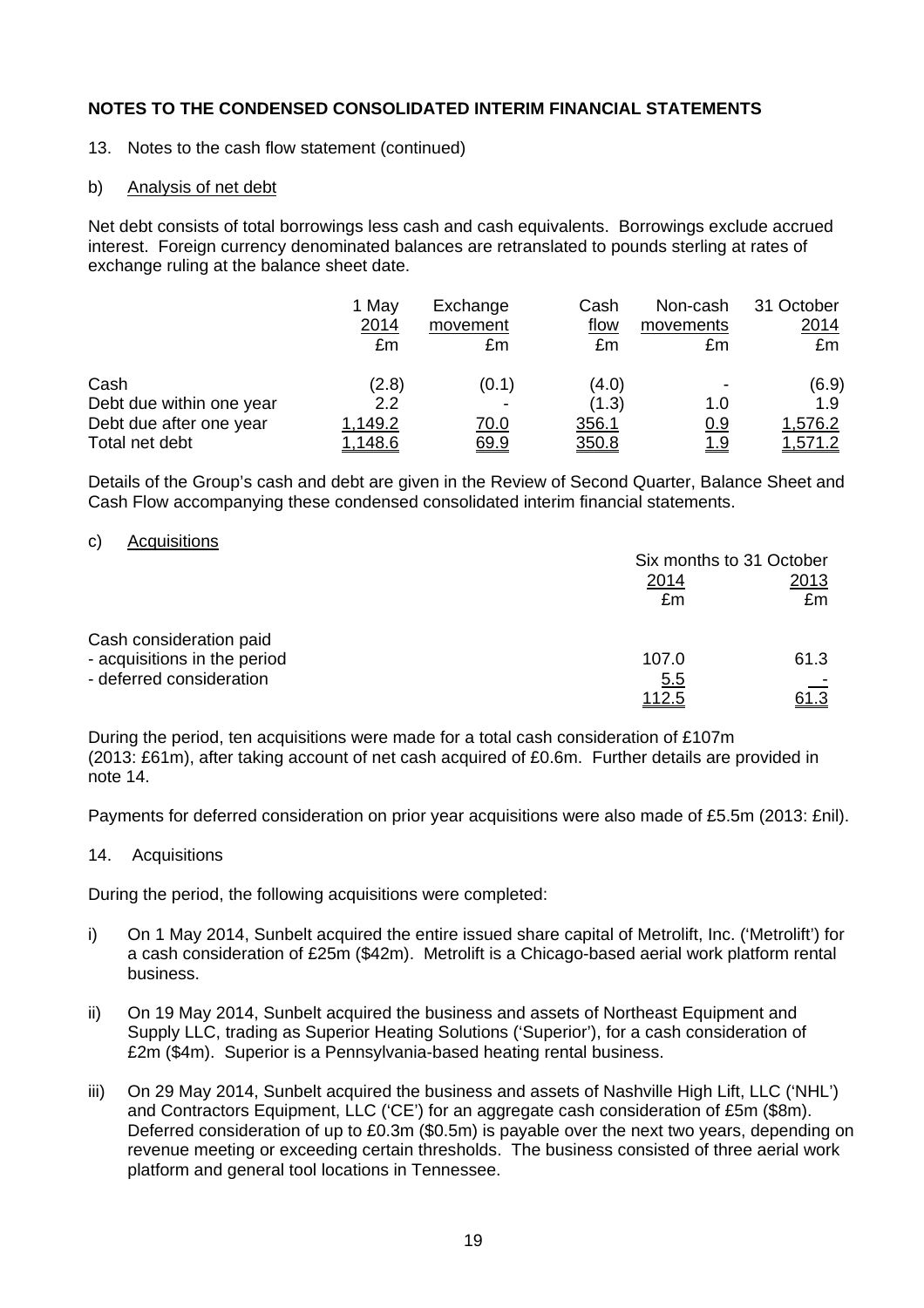- 14. Acquisitions (continued)
- iv) On 1 August 2014, Sunbelt acquired the business and assets of Hebbronville Lone Star Rentals, LLC ('Lone Star') for an initial cash consideration of £21m (\$36m) with deferred consideration of up to £10m (\$16m), payable over the next three years, depending on revenue meeting or exceeding certain thresholds. Lone Star is a Texas-based eight location energyrelated rental and service company.
- v) On 1 September 2014, A-Plant acquired the business and assets of East Coast Construction Services (Hire) Limited ('ECCS') for a cash consideration of £0.7m. ECCS is a fusion and associated equipment rental and service company.
- vi) On 5 September 2014, Sunbelt acquired the business and assets of ECM Energy Services, Inc. ('ECM') for a cash consideration of £19m (\$31m). ECM is a four location, energy-related equipment rental business.
- vii) On 26 September 2014, Sunbelt acquired the business and assets of Ventura Rental, Inc. and Renegade Rental Center, Inc. (together 'Ventura') for a cash consideration of £13m (\$22m). Ventura is a California-based two location general tool business.
- viii) On 2 October 2014, A-Plant acquired the business and assets in Scotland of Hy-Ram Engineering Company Limited ('Hy-Ram') for a cash consideration of £0.1m.
- ix) On 16 October 2014, Sunbelt acquired the business and assets of Atlas Sales and Rentals, Inc. ('Atlas') for a cash consideration of £21m (\$33m). Atlas is a 29 location business, specialising in permanent and temporary cooling and heating solutions, which operates across the US.
- x) On 16 October 2014, Sunbelt acquired the business and assets of Gustafson Enterprises, Inc., trading as General Rental Center, for a cash consideration of £0.1m (\$0.2m). General Rental Center is a one location general tool business in Florida.

The following table sets out the book values of the identifiable assets and liabilities acquired and their fair value to the Group. The fair values have been determined provisionally at the balance sheet date.

|                                          | Acquirees'<br>book value | Fair value<br>to Group |
|------------------------------------------|--------------------------|------------------------|
|                                          | £m                       | £m                     |
| Net assets acquired                      |                          |                        |
| Trade and other receivables              | 12.4                     | 12.4                   |
| Inventory                                | 0.8                      | 0.8                    |
| Property, plant and equipment            |                          |                        |
| - rental equipment                       | 40.4                     | 42.0                   |
| - other assets                           | 6.2                      | 6.1                    |
| Creditors                                | (0.5)                    | (0.5)                  |
| Intangible assets (non-compete)          |                          |                        |
| agreements and customer relationships)   |                          | 17.5                   |
|                                          | 59.3                     | 78.3                   |
| Consideration:                           |                          |                        |
| - cash paid (net of cash acquired)       |                          | 107.0                  |
| - deferred consideration payable in cash |                          | 9.3                    |
|                                          |                          | 116.3                  |
| Goodwill                                 |                          | 38.0                   |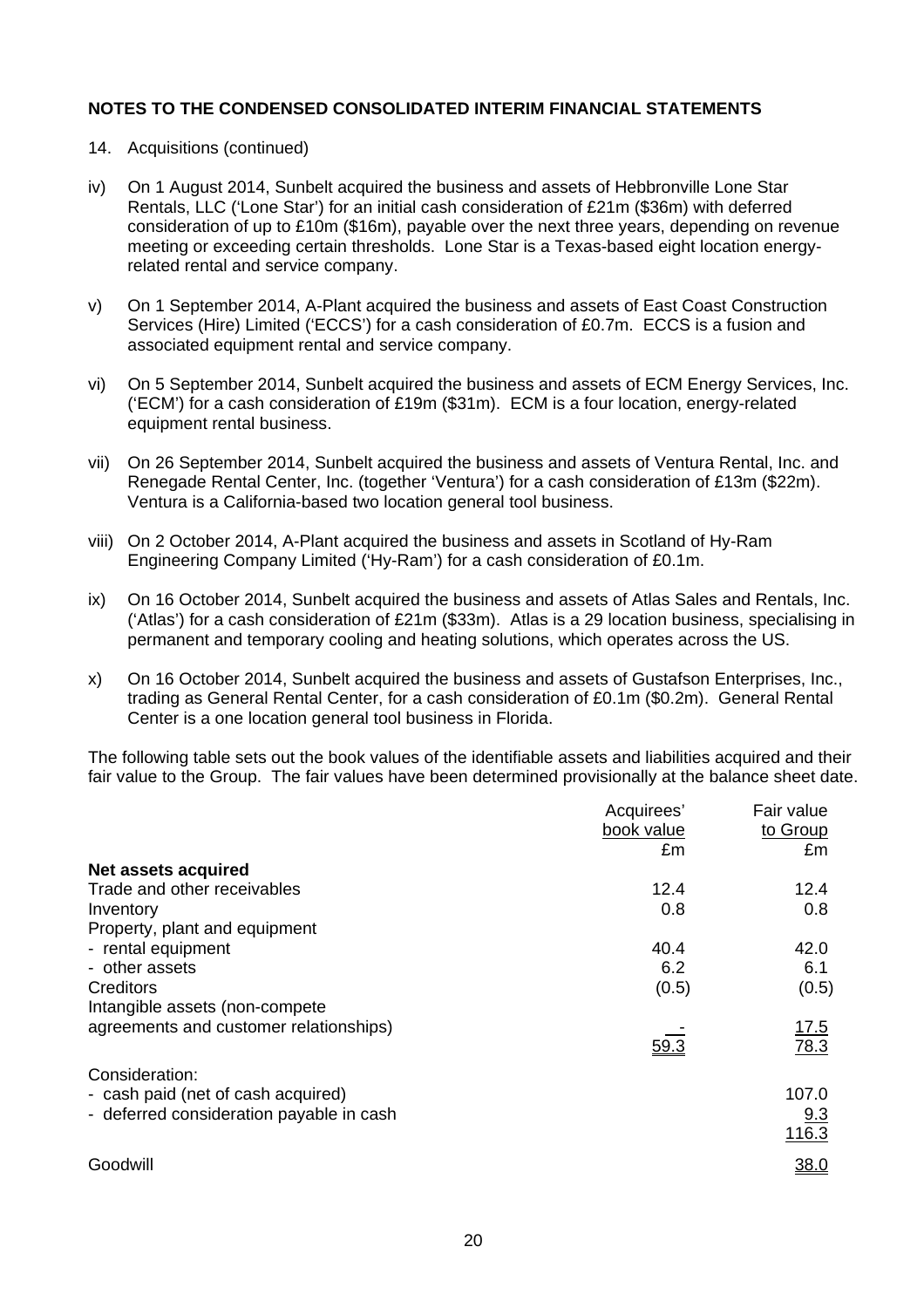#### 14. Acquisitions (continued)

The goodwill arising can be attributed to the key management personnel and workforce of the acquired businesses and to the synergies and other benefits the Group expects to derive from the acquisitions. £38m of the goodwill is expected to be deductible for income tax purposes.

The gross value and fair value of trade receivables at acquisition was £12m.

The contribution to revenue and operating profit from these acquisitions from the date of acquisition to 31 October 2014 was not material. On an annual basis they generate approximately £70m of revenue.

Had these acquisitions taken place on 1 May 2014 their contribution to revenue and operating profit would not have been material.

15. Contingent liabilities

There have been no significant changes in contingent liabilities from those reported in the financial statements for the year ended 30 April 2014.

16. Events after the balance sheet date

Since the balance sheet date the Group has completed three acquisitions as follows:

- (i) On 3 November, we acquired the entire issued share capital of GWG Rentals, Ltd ('GWG') for an initial cash consideration of £16m (C\$29m) with deferred consideration of up to £4m (C\$7m) payable over the next three years depending on profitability. GWG is a six location equipment rental business based in Canada.
- (ii) On 10 November, Sunbelt acquired the business and assets of Select Equipment, Inc. and High Lakes Leasing, LLC (together 'Select') for a cash consideration of £9m (\$14m). Select is a one location business in Utah providing rental equipment to the oil and gas industry.
- (iii) On 2 December, A-Plant acquired the business and assets of Balfour Beatty Equipment Services Limited for a cash consideration of £0.5m.

The initial accounting for these acquisitions is incomplete. Had these acquisitions taken place on 1 May 2014 their contribution to revenue and operating profit would not have been material.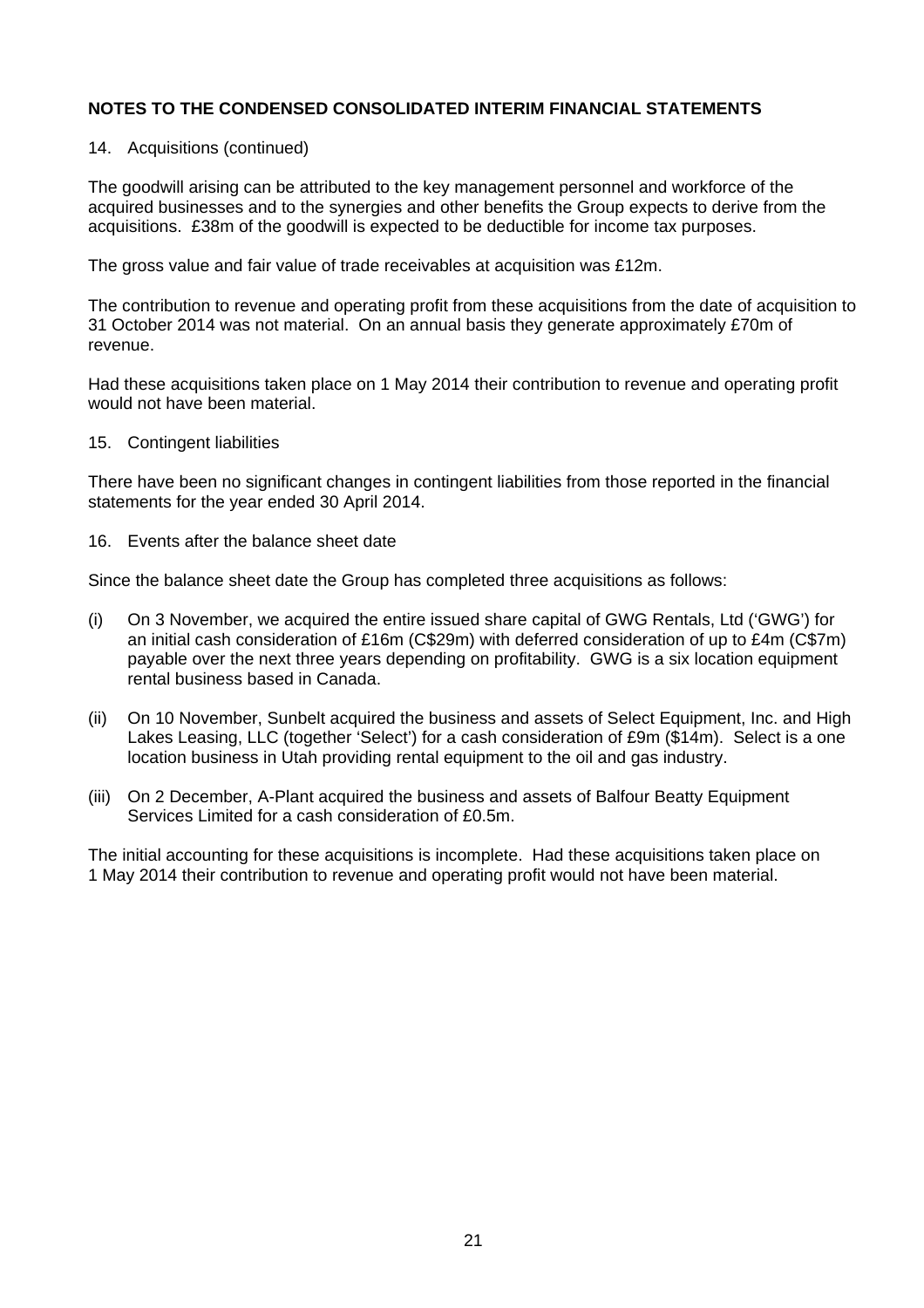# **REVIEW OF SECOND QUARTER BALANCE SHEET AND CASH FLOW**

## **Second quarter**

|                                                                                                            | Revenue                |                        |                                        | <b>EBITDA</b>                          |                                          | Operating profit                         |  |
|------------------------------------------------------------------------------------------------------------|------------------------|------------------------|----------------------------------------|----------------------------------------|------------------------------------------|------------------------------------------|--|
|                                                                                                            | 2014                   | 2013                   | 2014                                   | 2013                                   | 2014                                     | 2013                                     |  |
| Sunbelt in \$m                                                                                             | <u>729.5</u>           | 581.2                  | 355.4                                  | 271.8                                  | 242.4                                    | <u>184.1</u>                             |  |
| Sunbelt in £m<br>A-Plant<br>Group central costs                                                            | 445.0<br>84.4<br>529.4 | 367.6<br>71.6<br>439.2 | 216.8<br>31.5<br><u>(2.7)</u><br>245.6 | 172.0<br>22.9<br>(2.4)<br><u>192.5</u> | 147.8<br>16.0<br>(2.7)<br>161.1          | 116.6<br>9.5<br>(2.4)<br>123.7           |  |
| Net financing costs<br><b>Profit before tax and amortisation</b><br>Amortisation<br>Profit before taxation |                        |                        |                                        |                                        | (16.0)<br>145.1<br>(3.4)<br><u>141.7</u> | (10.9)<br>112.8<br>(2.4)<br><u>110.4</u> |  |
| <b>Margins</b><br><b>Sunbelt</b><br>A-Plant<br>Group                                                       |                        |                        | 48.7%<br>37.3%<br>46.4%                | 46.8%<br>32.0%<br>43.8%                | 33.2%<br>18.9%<br>30.4%                  | 31.7%<br>13.3%<br>28.2%                  |  |

Group revenue increased 21% to £529m in the second quarter (2013: £439m) with strong growth in both businesses. This revenue growth, combined with ongoing operational efficiency, generated underlying profit before tax of £145m (2013: £113m).

As for the half year, the Group's growth was driven by strong same store growth supplemented by greenfield openings and bolt-on acquisitions. Sunbelt's revenue growth for the quarter can be analysed as follows:  $\uparrow$ 

|                                              |        | จш         |
|----------------------------------------------|--------|------------|
| 2013 rental only revenue                     |        | 403        |
| Same stores (in existence at 1 August 2013)  | $+19%$ | 76         |
| Bolt-ons and greenfields since 1 August 2013 | $+8%$  | 33         |
| 2014 rental only revenue                     | $+27%$ | 512        |
| Ancillary revenue                            | $+28%$ | <u>149</u> |
| 2014 rental revenue                          | $+27%$ | 661        |
| Sales revenue                                |        | 69         |
| 2014 total revenue                           |        | <u>730</u> |

Our same-store growth of 19% is more than double that of the rental market as we continue to take market share. In addition, bolt-ons and greenfields have contributed a further 8% growth as we execute our long-term structural growth strategy of expanding our geographic footprint and our specialty businesses. Total rental only revenue growth of 27% consists of a 24% increase in fleet on rent and a net 2% improvement in yield.

A-Plant continues to perform well and delivered total rental revenue up 17% at £75m (2013: £64m) in the quarter. This consisted of 12% more fleet on rent and a 4% improvement in yield.

Group operating profit increased 30% to £161m (2013: £124m). Net financing costs increased to £16m (2013: £11m) reflecting the higher level of debt in the period and a higher proportion of longer term fixed rate debt. As a result, Group profit before amortisation and taxation was £145m (2013: £113m). After amortisation of £3m, the statutory profit before taxation was £142m (2013: £110m).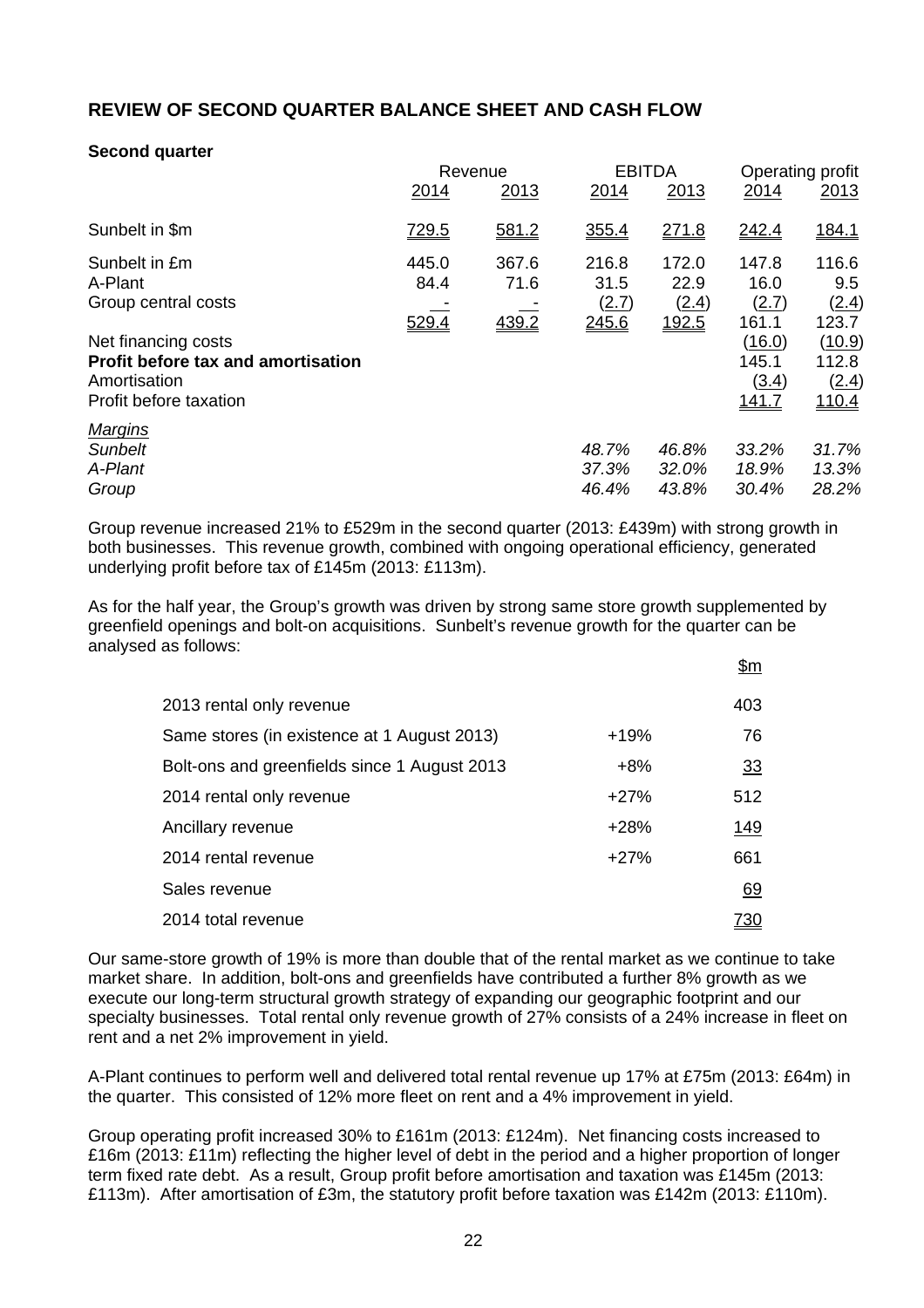## **Balance sheet**

## Fixed assets

Capital expenditure in the first half totalled £588m (2013: £451m) with £542m invested in the rental fleet (2013: £407m). Expenditure on rental equipment was 92% of total capital expenditure with the balance relating to the delivery vehicle fleet, property improvements and IT equipment. Capital expenditure by division was:

|                                                         |               | 2014          |                | 2013          |
|---------------------------------------------------------|---------------|---------------|----------------|---------------|
|                                                         | Replacement   | Growth        | Total          | <b>Total</b>  |
| Sunbelt in \$m                                          | <u>160.6</u>  | 534.7         | 695.3          | 552.7         |
| Sunbelt in £m<br>A-Plant                                | 100.4<br>20.4 | 334.2<br>86.5 | 434.6<br>106.9 | 344.0<br>63.0 |
| Total rental equipment                                  | <u>120.8</u>  | <u>420.7</u>  | 541.5          | 407.0         |
| Delivery vehicles, property improvements & IT equipment |               |               | <u>46.7</u>    | <u>44.1</u>   |
| <b>Total additions</b>                                  |               |               | 588.2          | <u>451.1</u>  |

In a strong US rental market, \$535m of rental equipment capital expenditure was spent on growth while \$161m was invested in replacement of existing fleet. The growth proportion is estimated on the basis of the assumption that replacement capital expenditure in any period is equal to the original cost of equipment sold.

The average age of the Group's serialised rental equipment, which constitutes the substantial majority of our fleet, at 31 October 2014 was 26 months (2013: 29 months) on a net book value basis. Sunbelt's fleet had an average age of 25 months (2013: 27 months) while A-Plant's fleet had an average age of 29 months (2013: 35 months).

|                          | 31 Oct 2014                  | Rental fleet at original cost<br>30 April 2014 | LTM average                         | LTM rental<br>revenue               | LTM<br>dollar<br>utilisation | LTM<br>physical<br>utilisation |
|--------------------------|------------------------------|------------------------------------------------|-------------------------------------|-------------------------------------|------------------------------|--------------------------------|
| Sunbelt in \$m           | 4,241                        | 3,596                                          | 3,670                               | <u>2,222</u>                        | 61%                          | <u>71%</u>                     |
| Sunbelt in £m<br>A-Plant | 2,651<br>534<br><u>3,185</u> | 2,130<br>446<br><u>2,576</u>                   | 2,294<br><u>468</u><br><u>2,762</u> | 1,341<br><u>266</u><br><u>607. </u> | 61%<br>57%                   | 71%<br><u>71%</u>              |

Dollar utilisation is defined as rental revenue divided by average fleet at original (or "first") cost and, measured over the last twelve months to 31 October 2014, remained constant at 61% at Sunbelt (2013: 61%) and rose to 57% at A-Plant (2013: 54%). Physical utilisation is time based utilisation, which is calculated as the daily average of the original cost of equipment on rent as a percentage of the total value of equipment in the fleet at the measurement date. Measured over the last twelve months to 31 October 2014, average physical utilisation at Sunbelt was 71% (2013: 72%) and 71% at A-Plant (2013: 71%). At Sunbelt, physical utilisation is measured for equipment with an original cost in excess of \$7,500 which comprised approximately 89% of its fleet at 31 October 2014.

## Trade receivables

Receivable days at 31 October 2014 were 48 days (2013: 45 days). The bad debt charge for the six months ended 31 October 2014 as a percentage of total turnover was 0.6% (2013: 0.6%). Trade receivables at 31 October 2014 of £314m (2013: £234m) are stated net of allowances for bad debts and credit notes of £20m (2013: £18m) with the allowance representing 6.0% (2013: 7.3%) of gross receivables.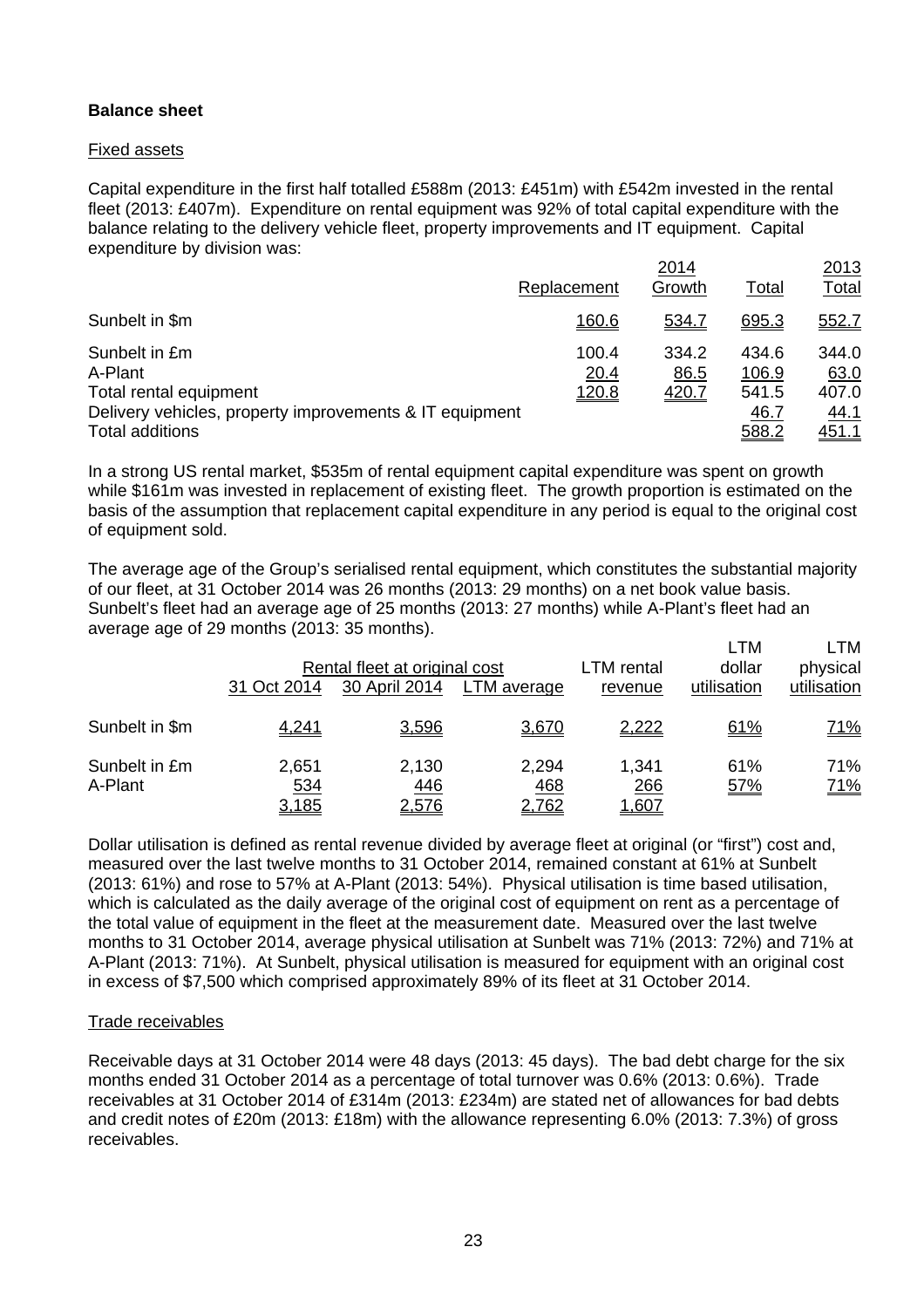## Trade and other payables

Group payable days were 62 days in 2014 (2013: 68 days) with capital expenditure related payables, which have longer payment terms, totalling £202m (2013: £138m). Payment periods for purchases other than rental equipment vary between seven and 60 days and for rental equipment between 30 and 120 days.

#### **Cash flow and net debt**

|                                                       | Six months to |               | LTM to       | Year to        |
|-------------------------------------------------------|---------------|---------------|--------------|----------------|
|                                                       |               | 31 October    | 31 October   | 30 April       |
|                                                       | <u> 2014 </u> | 2013          | 2014         | 2014           |
|                                                       | £m            | £m            | £m           | £m             |
| <b>EBITDA before exceptional items</b>                | <u>455.5</u>  | <u>369.2</u>  | <u>771.4</u> | 685.1          |
| Cash inflow from operations before exceptional        |               |               |              |                |
| items and changes in rental equipment                 | 376.8         | 302.2         | 720.1        | 645.5          |
| Cash conversion ratio*                                | 82.7%         | 81.9%         | 93.3%        | 94.2%          |
| Replacement rental capital expenditure                | (127.5)       | (144.1)       | (233.0)      | (249.6)        |
| Payments for non-rental capital expenditure           | (44.3)        | (44.2)        | (85.4)       | (85.3)         |
| Rental equipment disposal proceeds                    | 38.0          | 41.3          | 87.1         | 90.4           |
| Other property, plant and equipment disposal proceeds | 4.3           | 4.1           | 11.7         | 11.5           |
| Tax (net)                                             | (31.2)        | (9.2)         | (36.9)       | (14.9)         |
| Financing costs                                       | (25.0)        | (20.5)        | (45.0)       | (40.5)         |
| Cash inflow before growth capex and                   |               |               |              |                |
| payment of exceptional costs                          | 191.1         | 129.6         | 418.6        | 357.1          |
| Growth rental capital expenditure                     | (362.5)       | (264.6)       | (503.5)      | (405.6)        |
| <b>Exceptional costs</b>                              | (0.4)         | (1.3)         | (1.3)        | (2.2)          |
| Total cash used in operations                         | (171.8)       | (136.3)       | (86.2)       | (50.7)         |
| <b>Business acquisitions</b>                          | (112.5)       | <u>(61.3)</u> | (154.5)      | (103.3)        |
| <b>Total cash absorbed</b>                            | (284.3)       | (197.6)       | (240.7)      | (154.0)        |
| <b>Dividends</b>                                      | (46.4)        | (30.1)        | (57.6)       | (41.3)         |
| Purchase of own shares by the ESOT                    | (20.1)        | (22.4)        | (20.1)       | (22.4)         |
| Increase in net debt                                  | (350.8)       | (250.1)       | (318.4)      | <u>(217.7)</u> |

\* Cash inflow from operations before exceptional items and changes in rental equipment as a percentage of EBITDA before exceptional items.

Cash inflow from operations before payment of exceptional costs and the net investment in the rental fleet increased by 25% to £377m. Reflecting a higher level of working capital due to higher activity levels, the first half cash conversion ratio was 83% (2013: 82%). As the year progresses, we anticipate that these seasonal impacts on working capital will substantially reverse.

Total payments for capital expenditure (rental equipment and other PPE) in the first half were £534m (2013: £453m). Disposal proceeds received totalled £42m, giving net payments for capital expenditure of £492m in the period (2013: £408m). Financing costs paid totalled £25m (2013: £21m) while tax payments were £31m (2013: £9m). The increase in tax payments reflects the utilisation of brought forward tax losses during the year. Financing costs paid differ from the charge in the income statement due to the timing of interest payments in the year and non-cash interest charges.

Accordingly, in the first half the Group generated £191m (2013: £130m) of net cash before discretionary investments made to enlarge the size and hence earning capacity of its rental fleet and on acquisitions. After growth investment, payment of exceptional costs (closed property costs) and acquisitions, there was a net cash outflow of £284m (2013: £198m).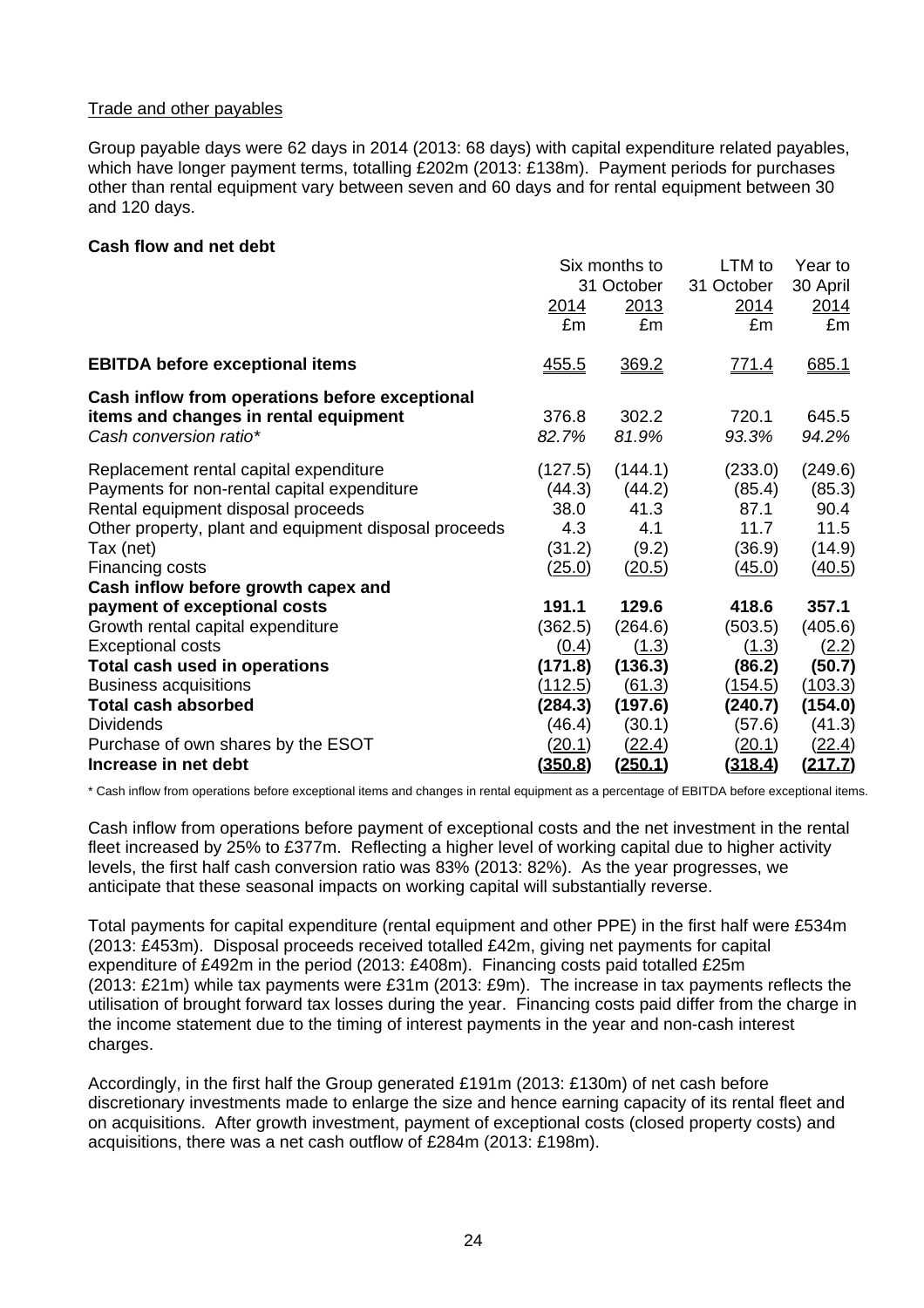#### Net debt

|                                                       | 31 October  |                | 30 April       |
|-------------------------------------------------------|-------------|----------------|----------------|
|                                                       | <u>2014</u> | <u> 2013</u>   | 2014           |
|                                                       | £m          | £m             | £m             |
| First priority senior secured bank debt               | 699.8       | 922.1          | 609.5          |
| Finance lease obligations                             | 4.5         | 4.0            | 4.6            |
| 6.5% second priority senior secured notes, due 2022   | 566.8       | 305.2          | 537.3          |
| 5.625% second priority senior secured notes, due 2024 | 307.0       |                |                |
|                                                       | 1,578.1     | 1,231.3        | 1,151.4        |
| Cash and cash equivalents                             | (6.9)       | <u>(1.5)</u>   | (2.8)          |
| Total net debt                                        | 1,571.2     | <u>1,229.8</u> | <u>1.148.6</u> |

Net debt at 31 October 2014 was £1,571m with the increase since 30 April 2014 reflecting principally the net cash outflow set out above and exchange rate fluctuations. The Group's EBITDA for the twelve months ended 31 October 2014 was £771m and the ratio of net debt to EBITDA was therefore 2.0 times at 31 October 2014 (2013: 2.1 times) on a constant currency basis and 2.0 times (2013: 2.0 times) on a reported basis.

## **Principal risks and uncertainties**

Risks and uncertainties in achieving the Group's objectives for the remainder of the financial year, together with assumptions, estimates, judgements and critical accounting policies used in preparing financial information remain unchanged from those detailed in the 2014 Annual Report and Accounts on pages 20 to 27. Our business is subject to significant fluctuations in performance from quarter to quarter as a result of seasonal effects. Commercial construction activity tends to increase in the summer and during extended periods of mild weather and to decrease in the winter and during extended periods of inclement weather. Furthermore, due to the incidence of public holidays in the US and the UK, there are more billing days in the first half of our financial year than the second half leading to our revenue normally being higher in the first half. On a quarterly basis, the second quarter is typically our strongest quarter, followed by the first and then the third and fourth quarters.

In addition, the current trading and outlook section of the interim statement provides commentary on market and economic conditions for the remainder of the year.

Fluctuations in the value of the US dollar with respect to the pound sterling have had, and may continue to have, a significant impact on our financial condition and results of operations as reported in pounds due to the majority of our assets, liabilities, revenues and costs being denominated in US dollars. The Group has arranged its financing such that, at 31 October 2014, 97% of its debt was denominated in US dollars so that there is a natural partial offset between its dollar-denominated net assets and earnings and its dollar-denominated debt and interest expense. At 31 October 2014, dollar-denominated debt represented approximately 71% of the value of dollar-denominated net assets (other than debt). Based on the current currency mix of our profits and on dollar debt levels, interest and exchange rates at 31 October 2014, a 1% change in the US dollar exchange rate would impact pre-tax profit by approximately £4m.

#### **OPERATING STATISTICS**

|                           | Number of rental stores |            |          | Staff numbers        |             |                     |
|---------------------------|-------------------------|------------|----------|----------------------|-------------|---------------------|
|                           | 31 October              |            | 30 April | 31 October           |             | 30 April            |
|                           | 2014<br>2013            | 2014       | 2014     | 2013                 | 2014        |                     |
| Sunbelt                   | 493                     | 407        | 425      | 8,459                | 7,325       | 7,562               |
| A-Plant                   | 129                     | 121        | 131      | 2,496                | 2,220       | 2,361               |
| Corporate office<br>Group | <u>622</u>              | <u>528</u> | 556      | 11<br><u> 10.966</u> | 11<br>9,556 | <u> 11</u><br>9,934 |

Sunbelt's rental store number includes 30 Sunbelt at Lowes stores at 31 October 2014 (2013: 30).